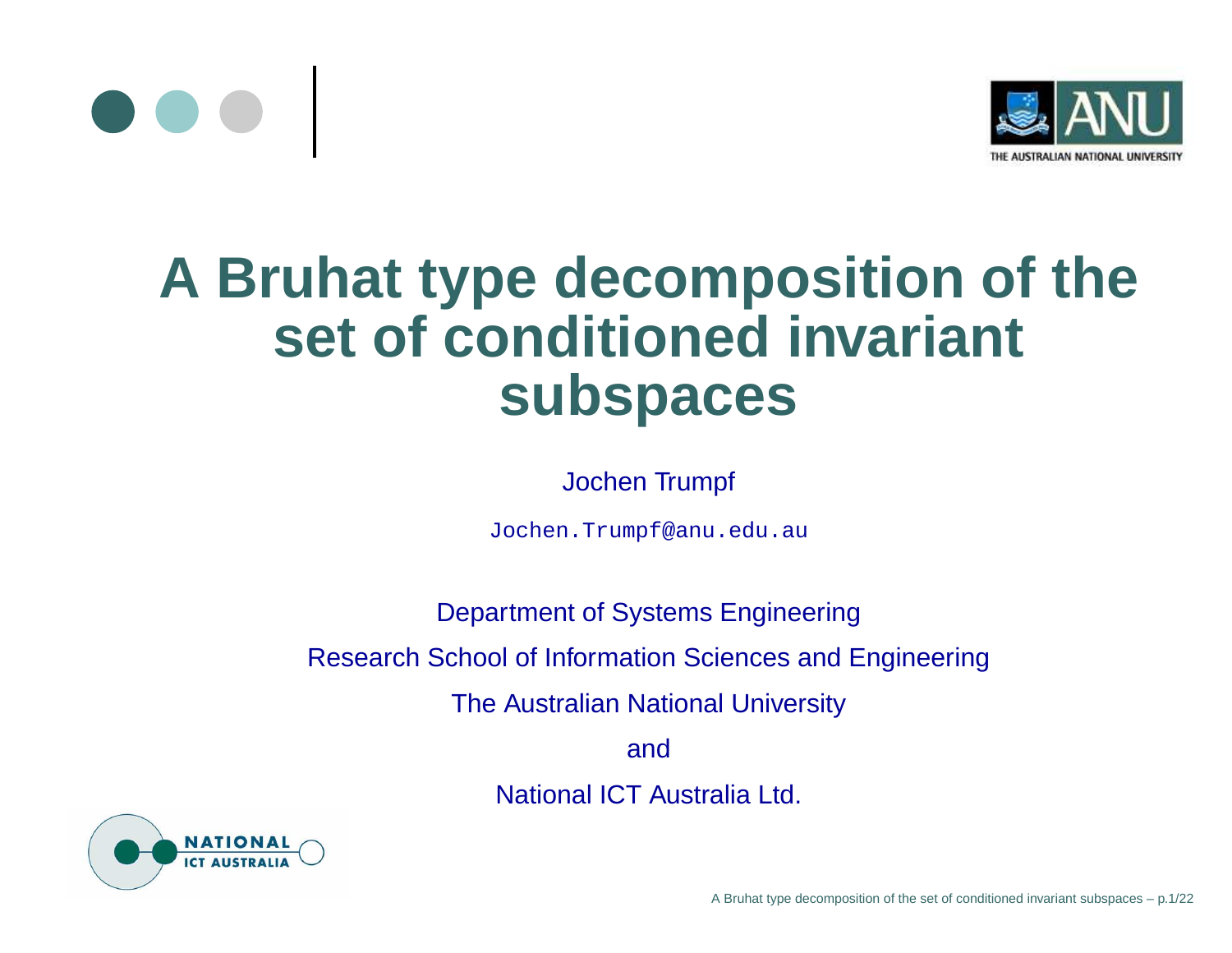



## **output injection**

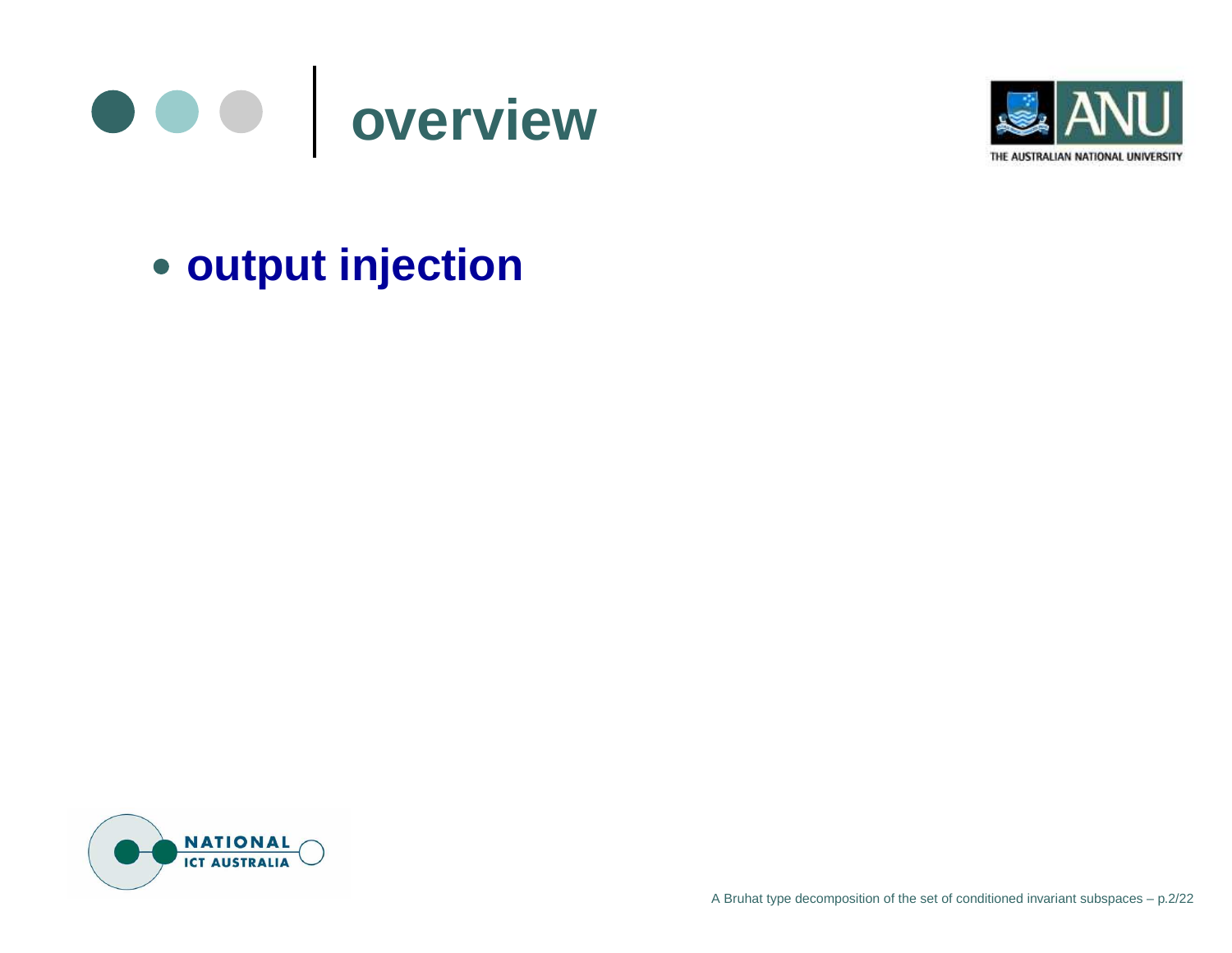



**output injection Brunovsky form**

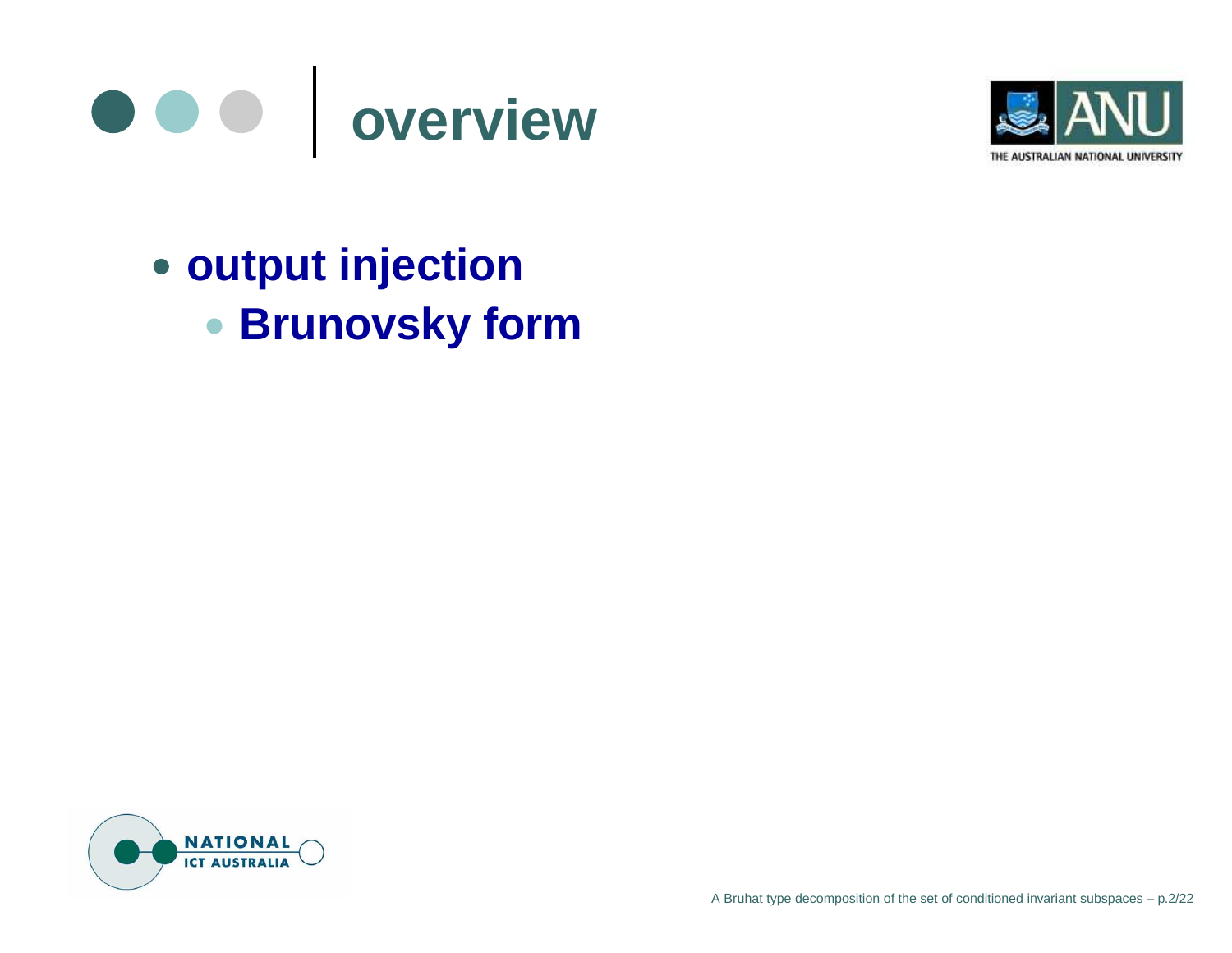



- **output injection**
	- **Brunovsky form**
	- **restrictions**

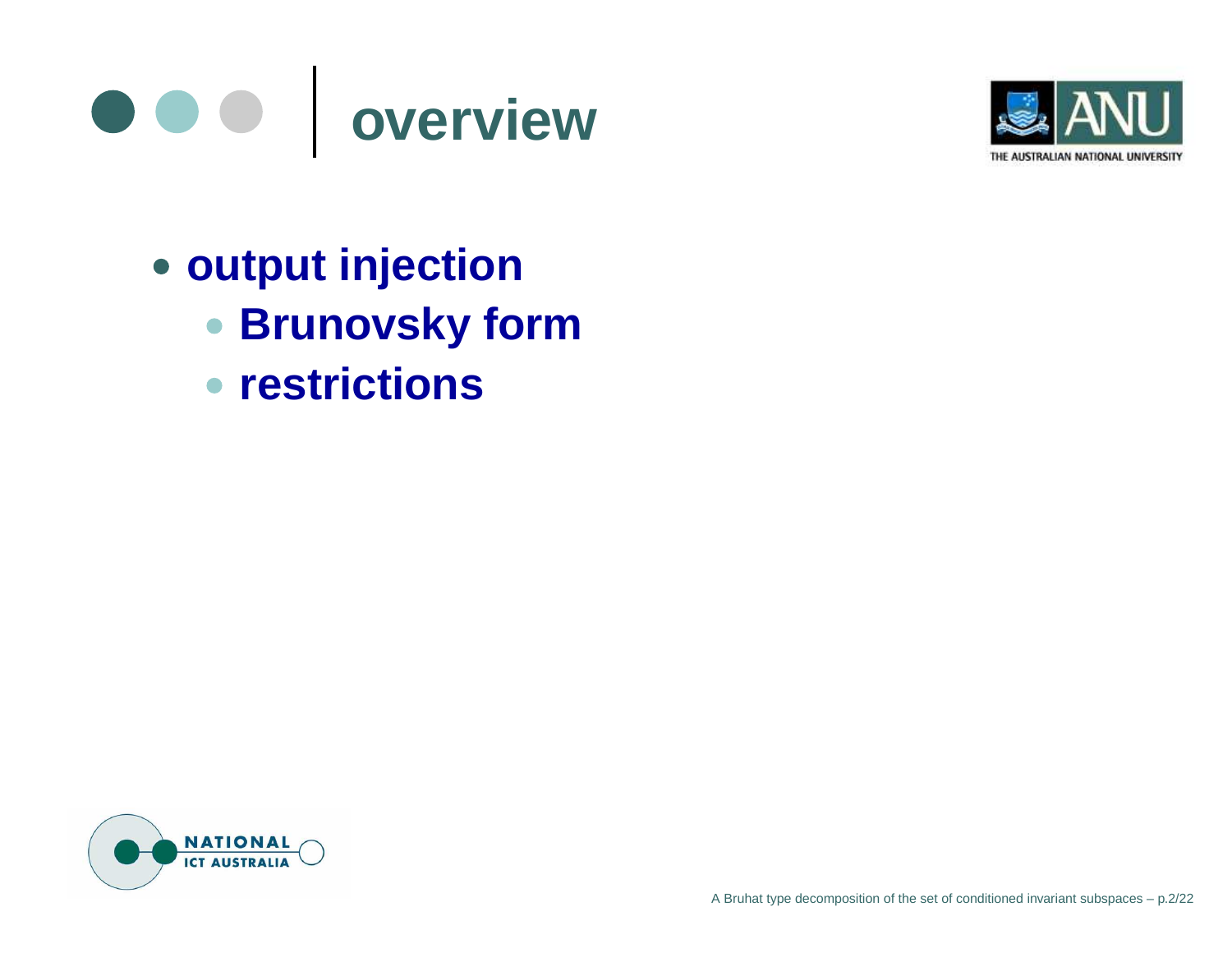



- **output injection**
	- **Brunovsky form**
	- **restrictions** $\bullet$
	- **restriction indices**

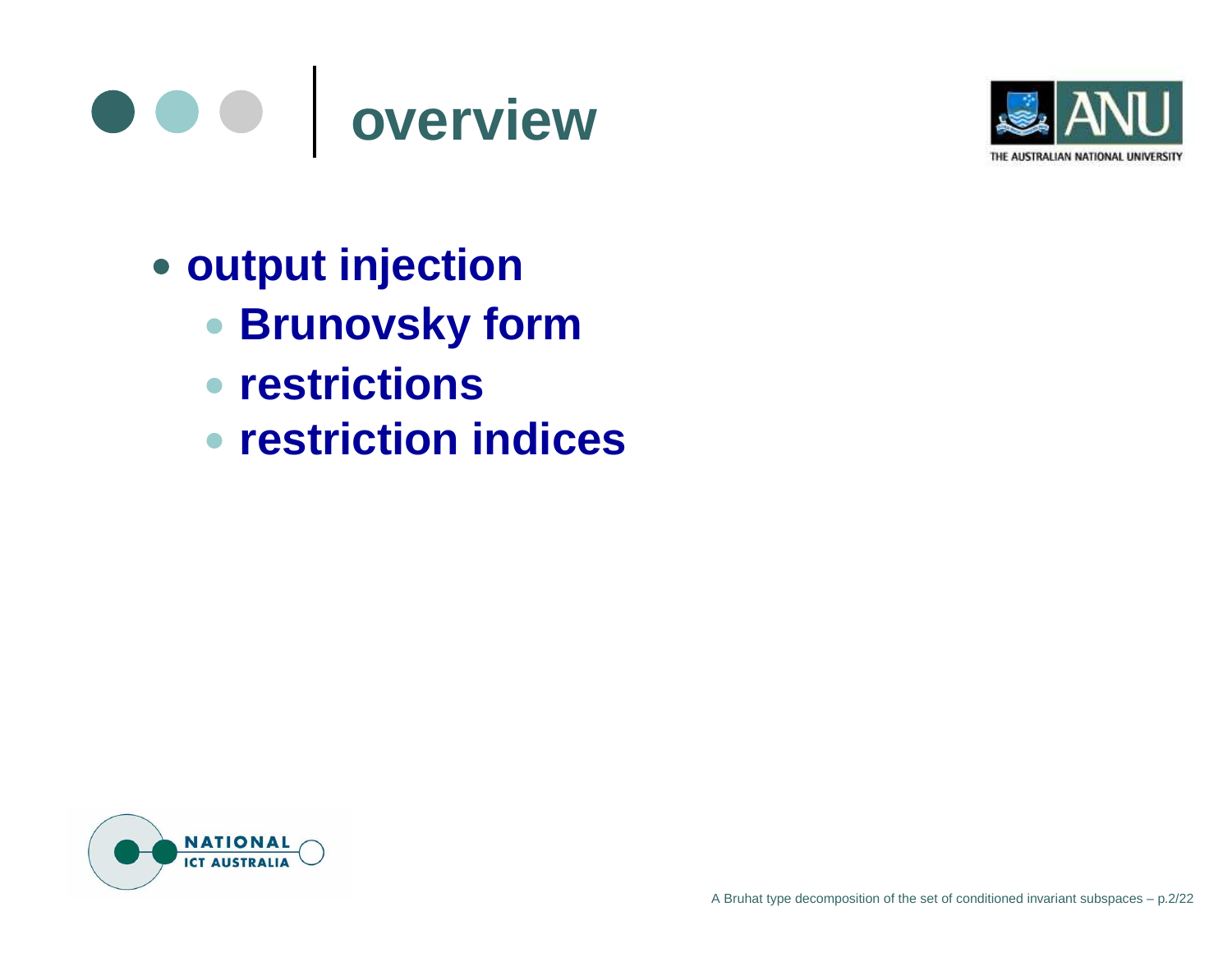



- **output injection**
	- **Brunovsky form**
	- **restrictions**
	- **restriction indices**
- **image representations**

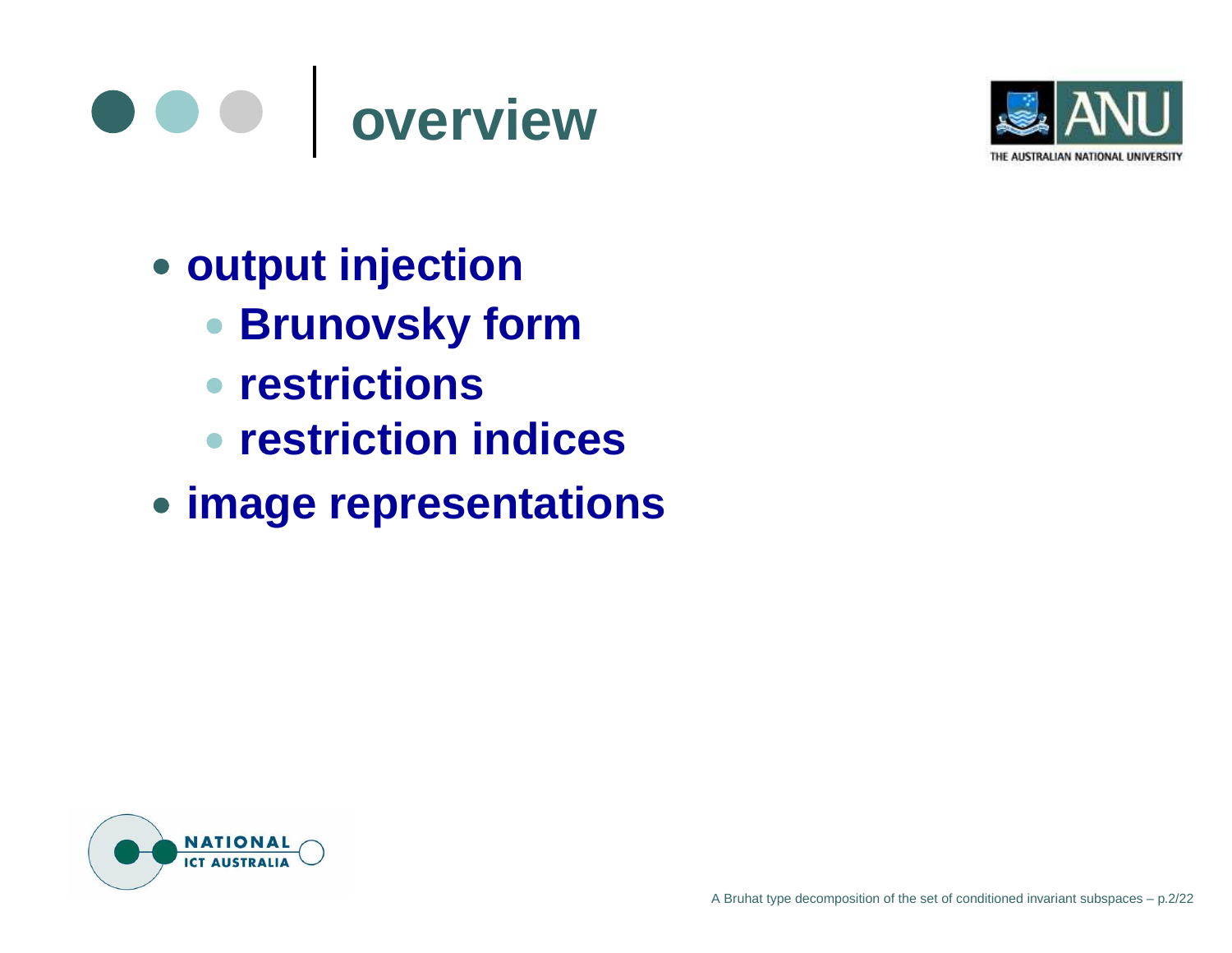#### $\bullet\bullet\bullet$ **overview**



- **output injection**
	- **Brunovsky form**
	- **restrictions**
	- **restriction indices**
- **image representations**
- **tightness**

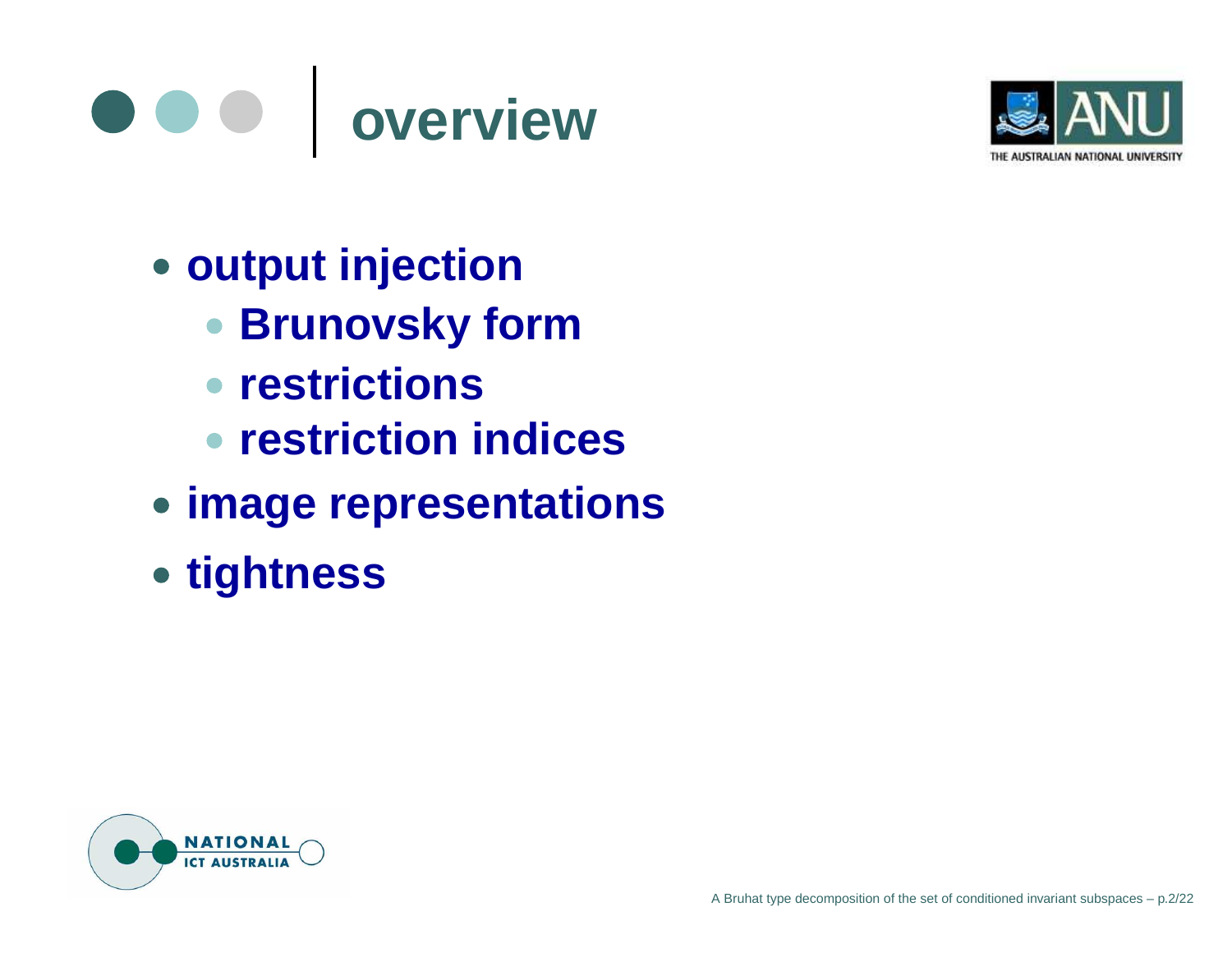



## **restricted output injection**

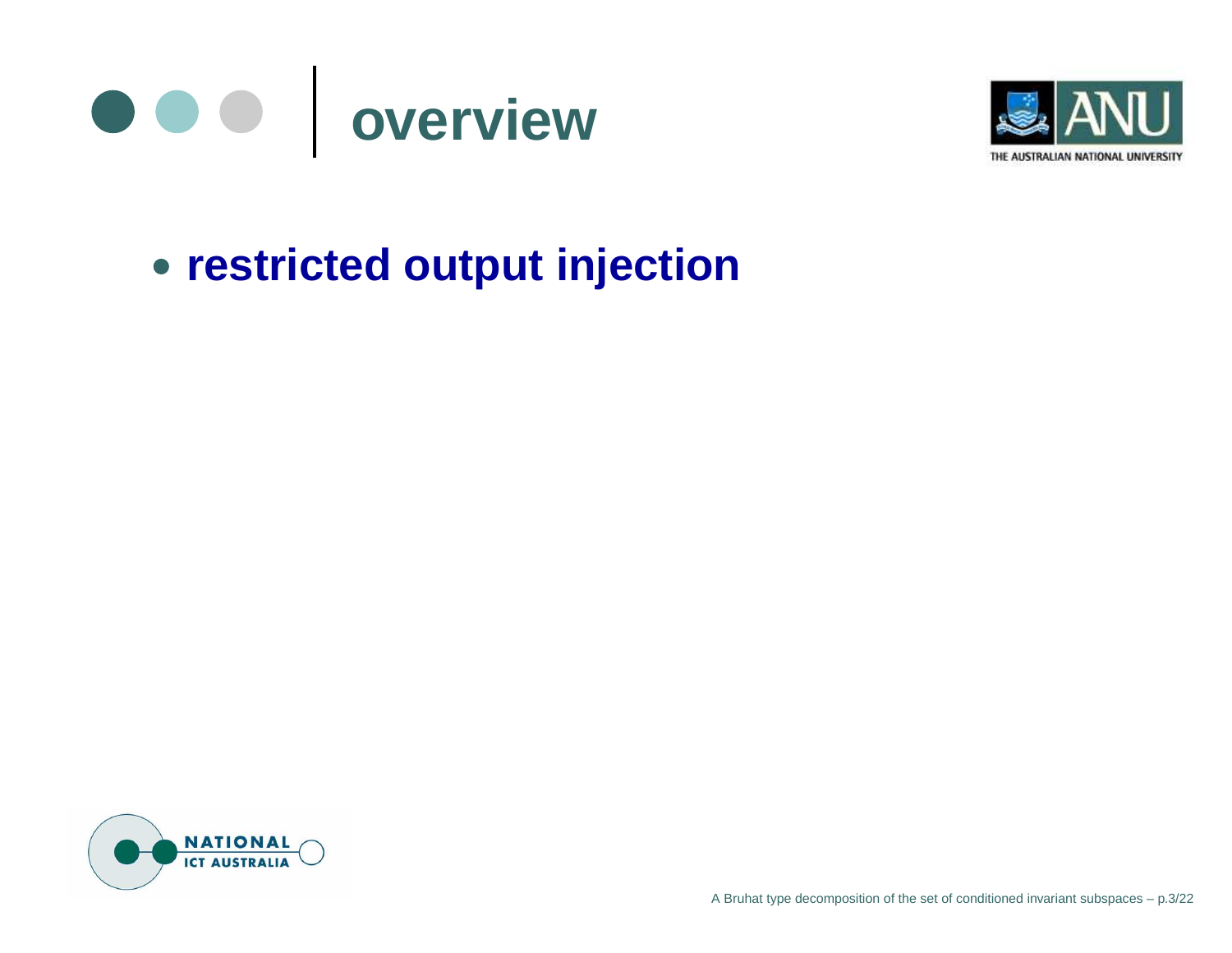



## **restricted output injection**

**Kronecker form**

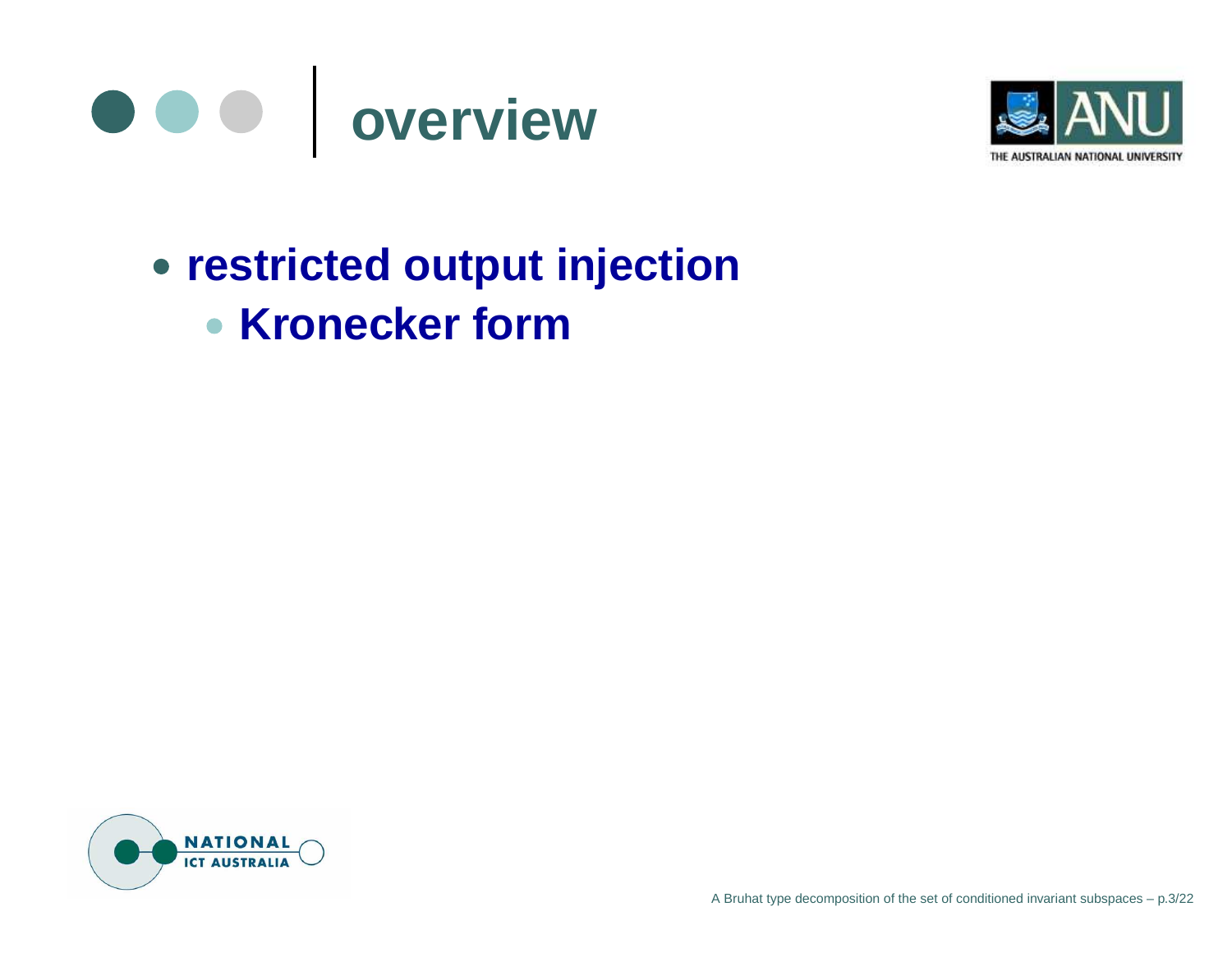



- **restricted output injection**
	- **Kronecker form**
	- **restrictions**

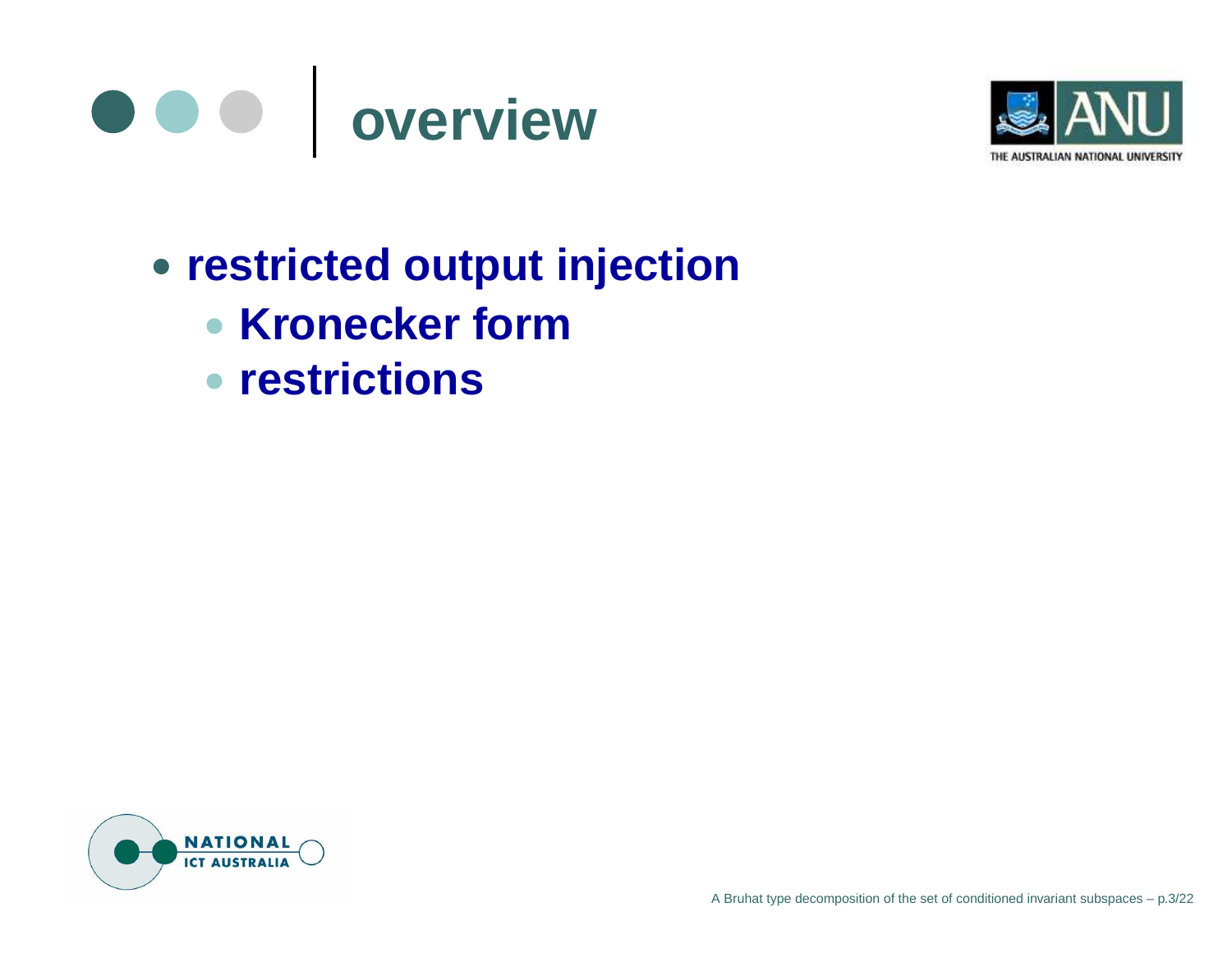



- **restricted output injection**
	- **Kronecker form**
	- **restrictions**
- **image representations**

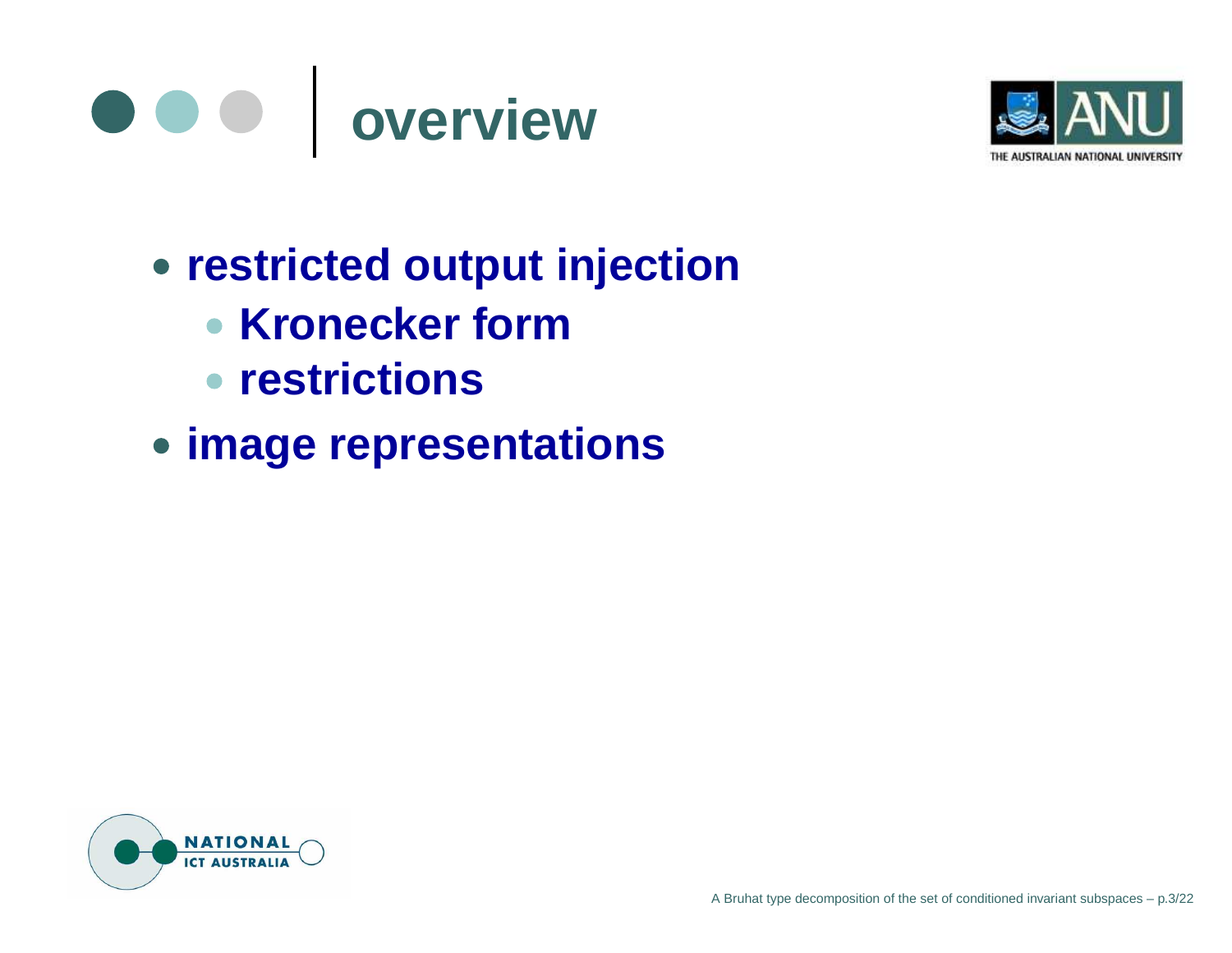



- **restricted output injection**
	- **Kronecker form**
	- **restrictions**
- **image representations**
- **generalised flag manifolds**

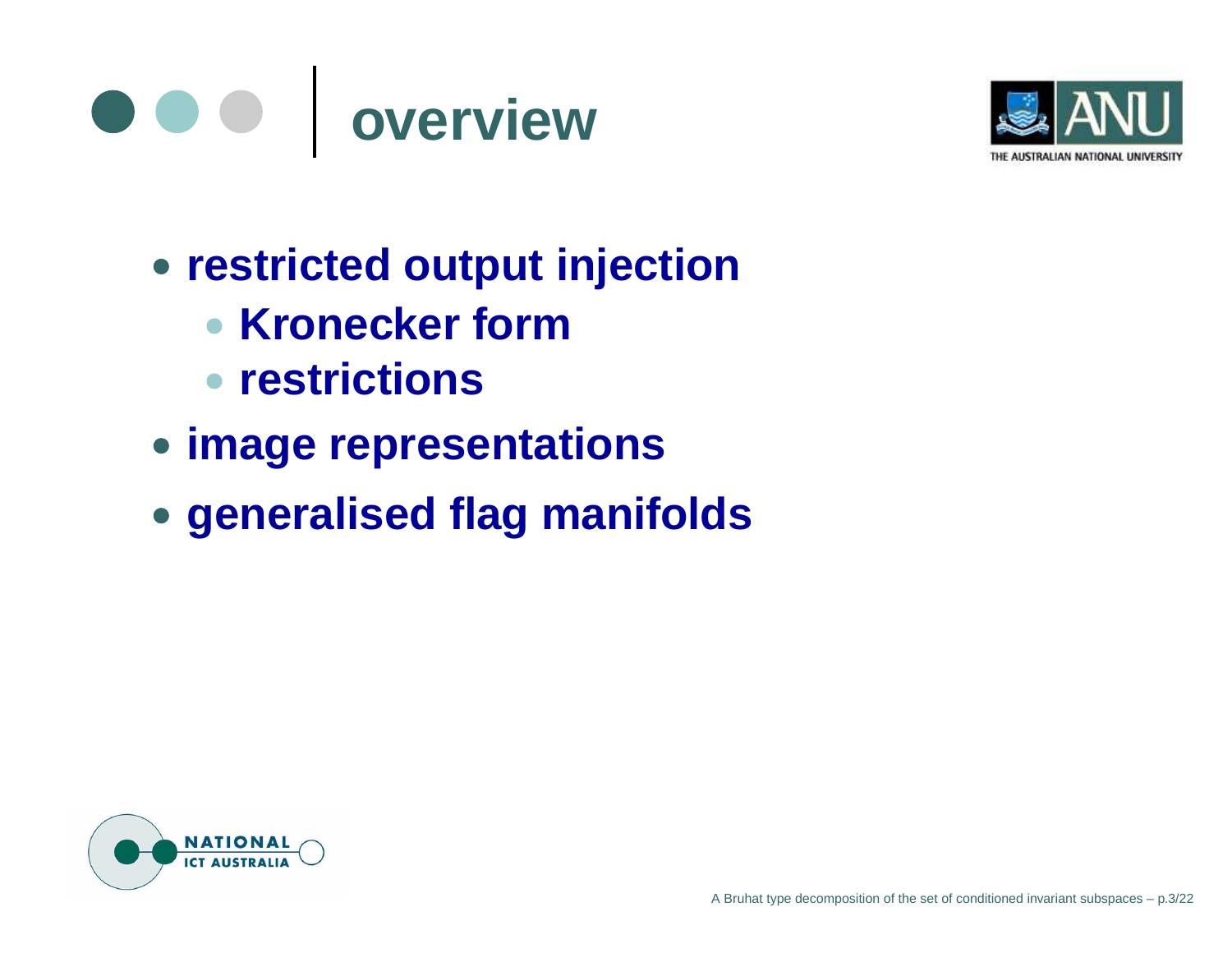



- **restricted output injection**
	- **Kronecker form**
	- **restrictions**
- **image representations**
- **generalised flag manifolds**
- **the retraction map**

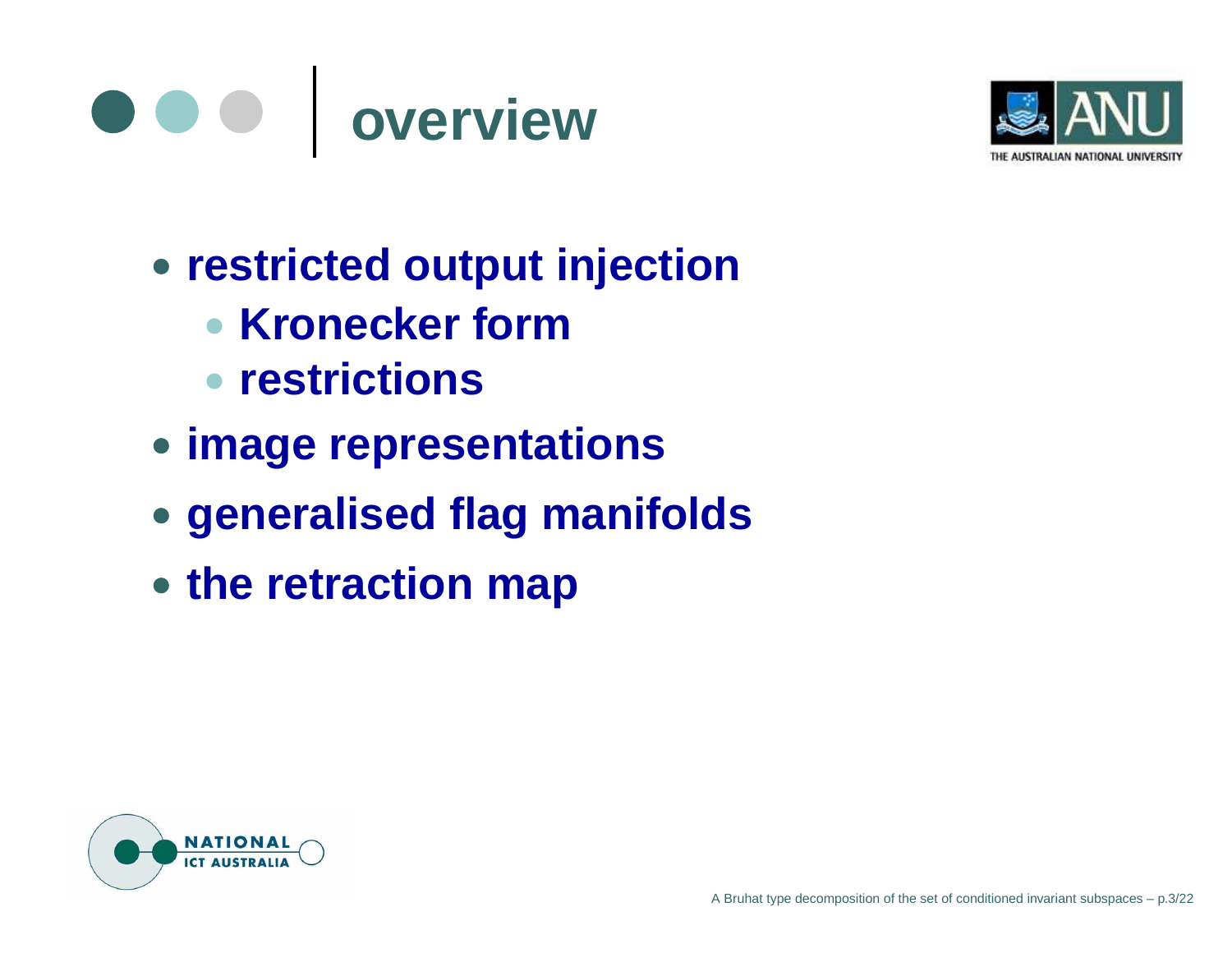#### **output injection**  $\bullet\bullet\bullet$



## $\boldsymbol{\mathsf{Given}}$  a pair of matrices  $(C,A)\in \mathbb{R}^{p\times n}\times \mathbb{R}^{n\times n}$  the **group action**

# $(T, J, S), (C, A) \mapsto (SCT^{-1}, T(A - JC)T^{-1})$

 $\mathbf{w}$ here  $J \in \mathbb{R}^{n \times p}$  is arbitrary and  $T \in \mathbb{R}^{n \times n}$  and  $S \in \mathbb{R}^{p \times p}$  are invertible is called the output **injection equivalence action.**

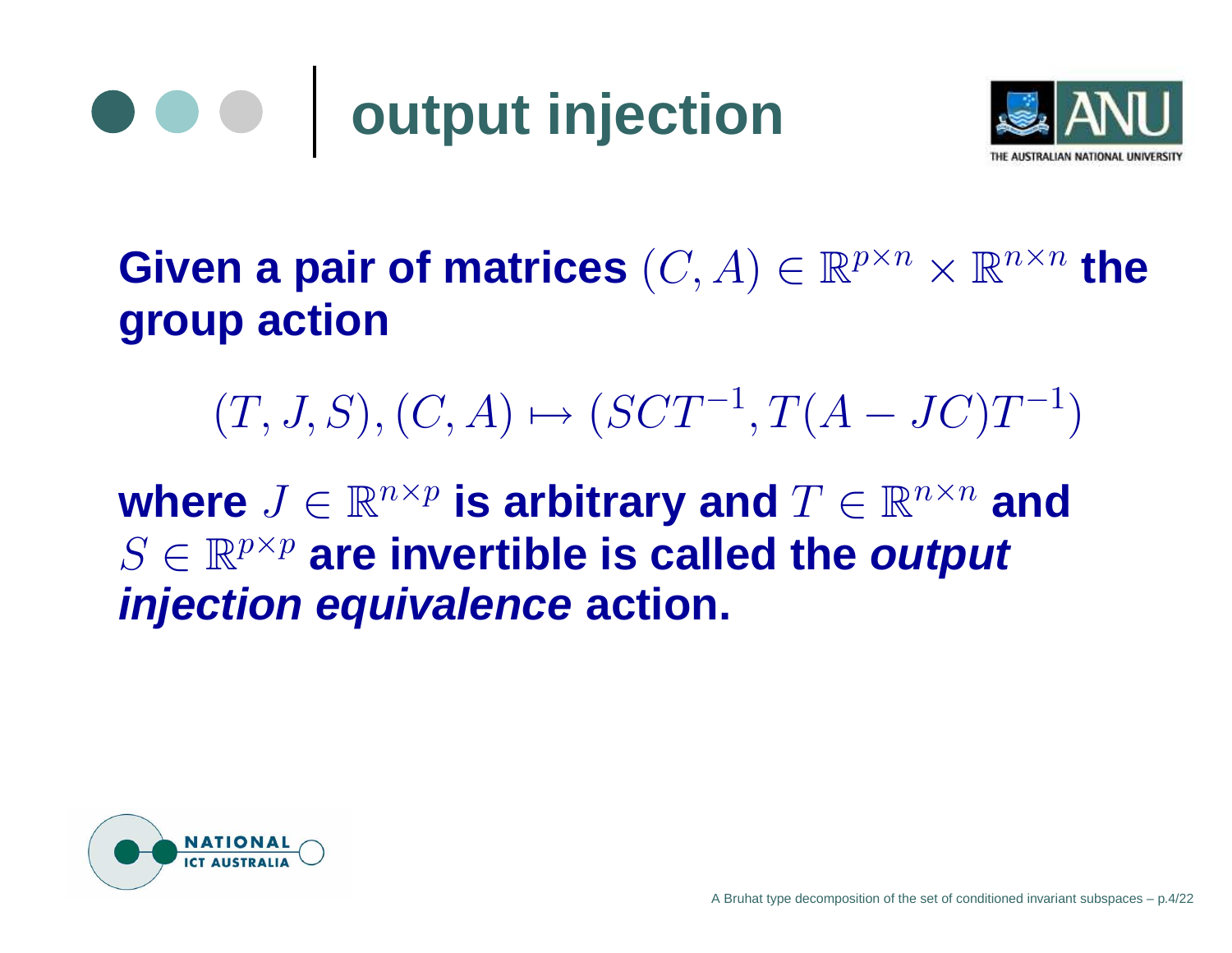# **output injection**



 $\boldsymbol{\mathsf{Given}}$  a pair of matrices  $(C,A)\in \mathbb{R}^{p\times n}\times \mathbb{R}^{n\times n}$  the **group action**

 $(T, J, S), (C, A) \mapsto (SCT^{-1}, T(A - JC)T^{-1})$ 

 $\mathbf{w}$ here  $J \in \mathbb{R}^{n \times p}$  is arbitrary and  $T \in \mathbb{R}^{n \times n}$  and  $S \in \mathbb{R}^{p \times p}$  are invertible is called the output **injection equivalence action.**

**Its corresponding normal form is the so-called Brunovsky normal form. In the case where** (C, A) **is observable it looks like this.**

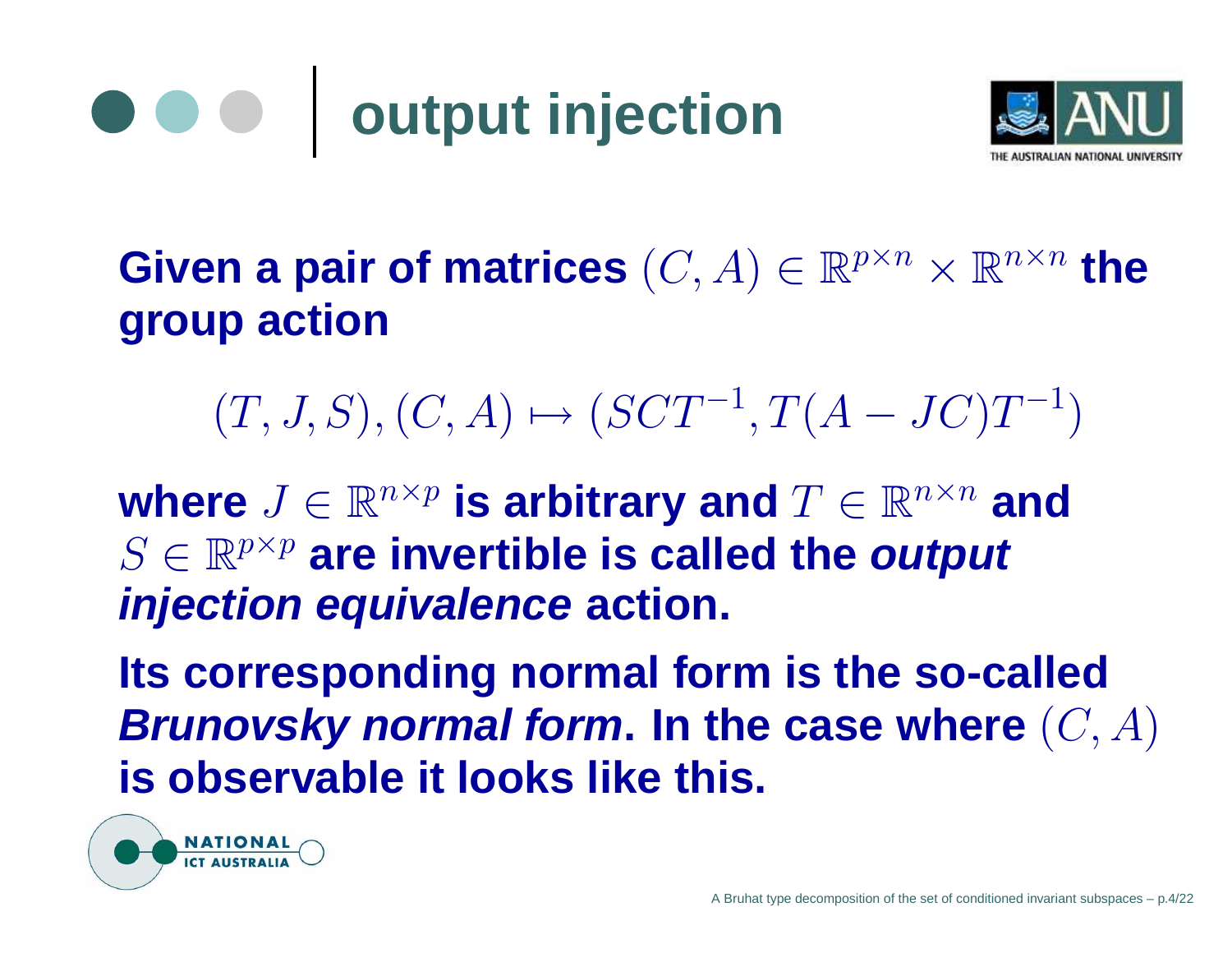





where  $\mu_1 \geq ... \geq \mu_p \geq 0$  are the *observability* **indices of ther pair** (C, A) **which form <sup>a</sup> complete set of invariants.**

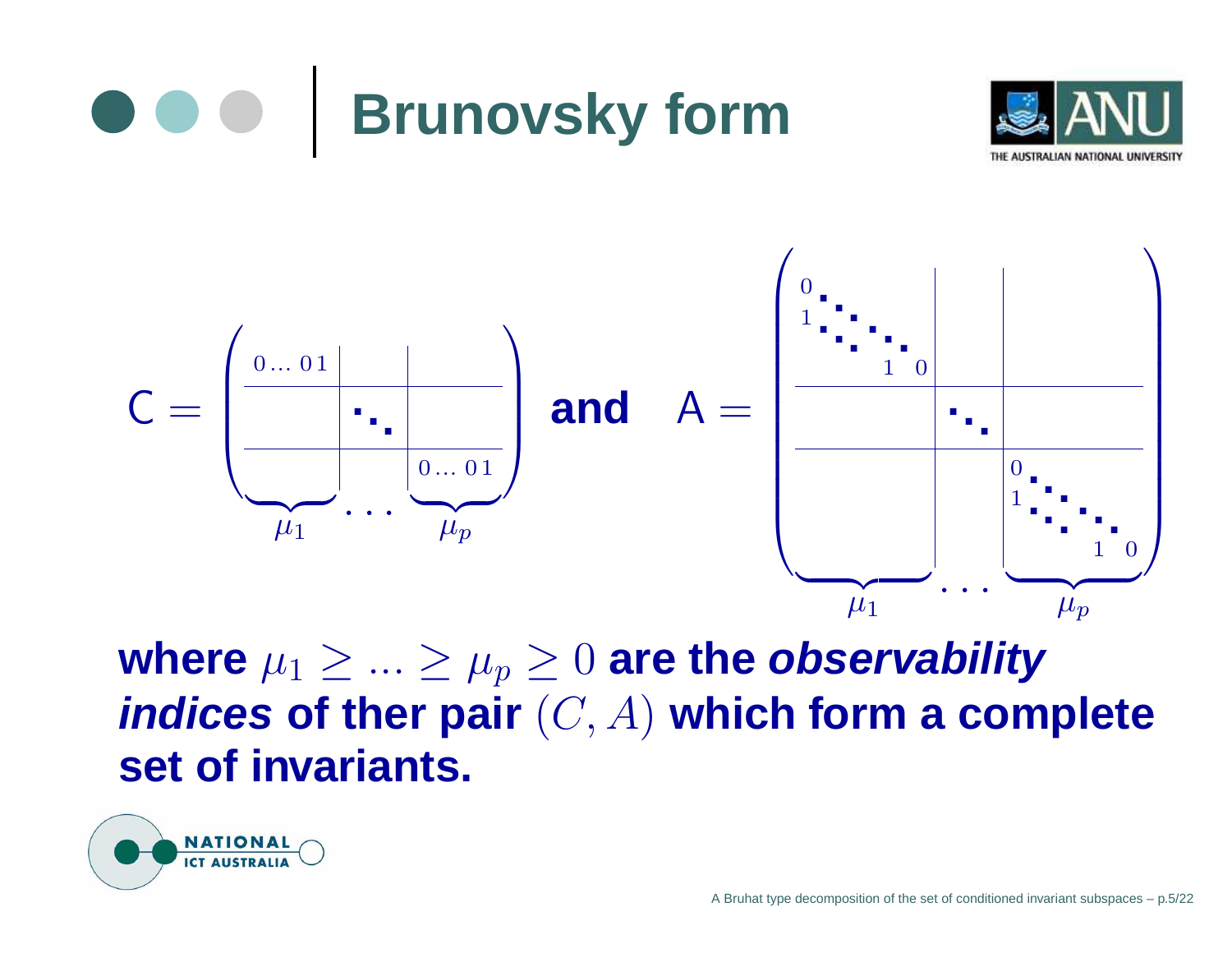



**A conditioned invariant or** (C, A)**-invariant subspace** is a subspace  $V \subset \mathbb{R}^n$  for which there **exists an output injection** J **such that**

 $(A-JC)\mathcal{V}\subset \mathcal{V}$ 

**Note that this concept is invariant under output injection equivalence.**

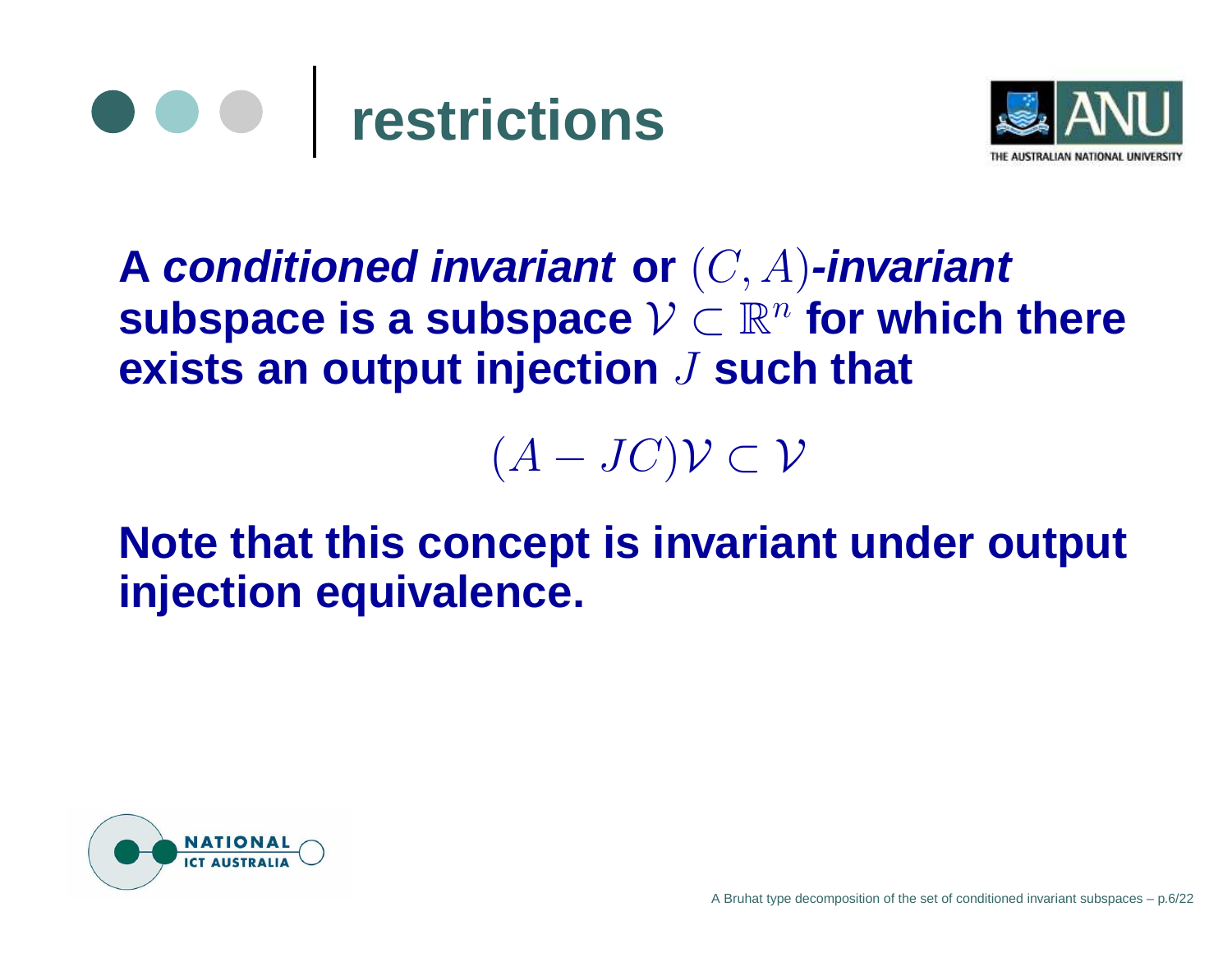



**A conditioned invariant or** (C, A)**-invariant subspace** is a subspace  $V \subset \mathbb{R}^n$  for which there **exists an output injection** J **such that**

 $(A-JC)\mathcal{V}\subset \mathcal{V}$ 

**Note that this concept is invariant under output injection equivalence.**

**There is a natural notion of restriction of the pair**  $(C, A)$  to  $V$  as follows.

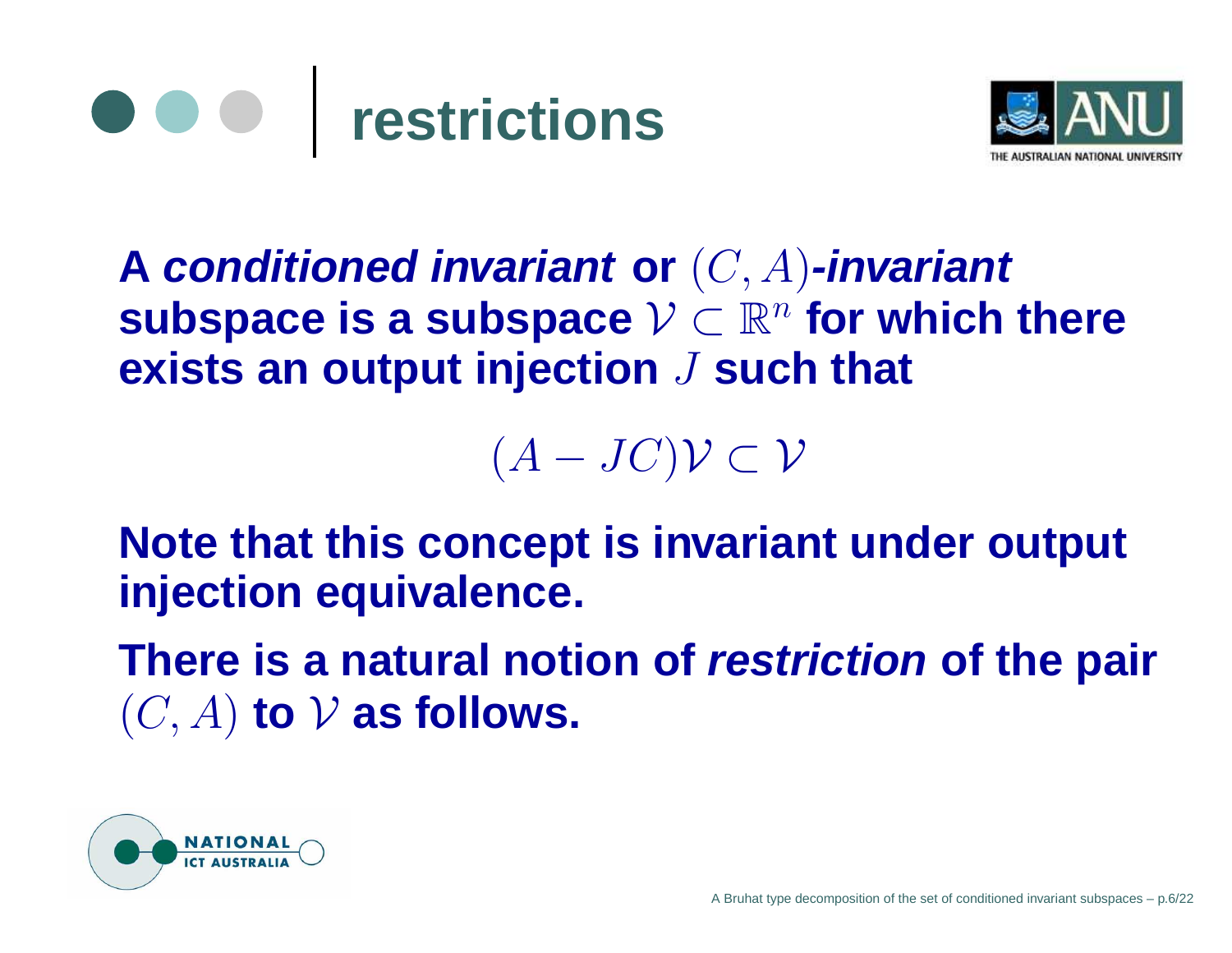





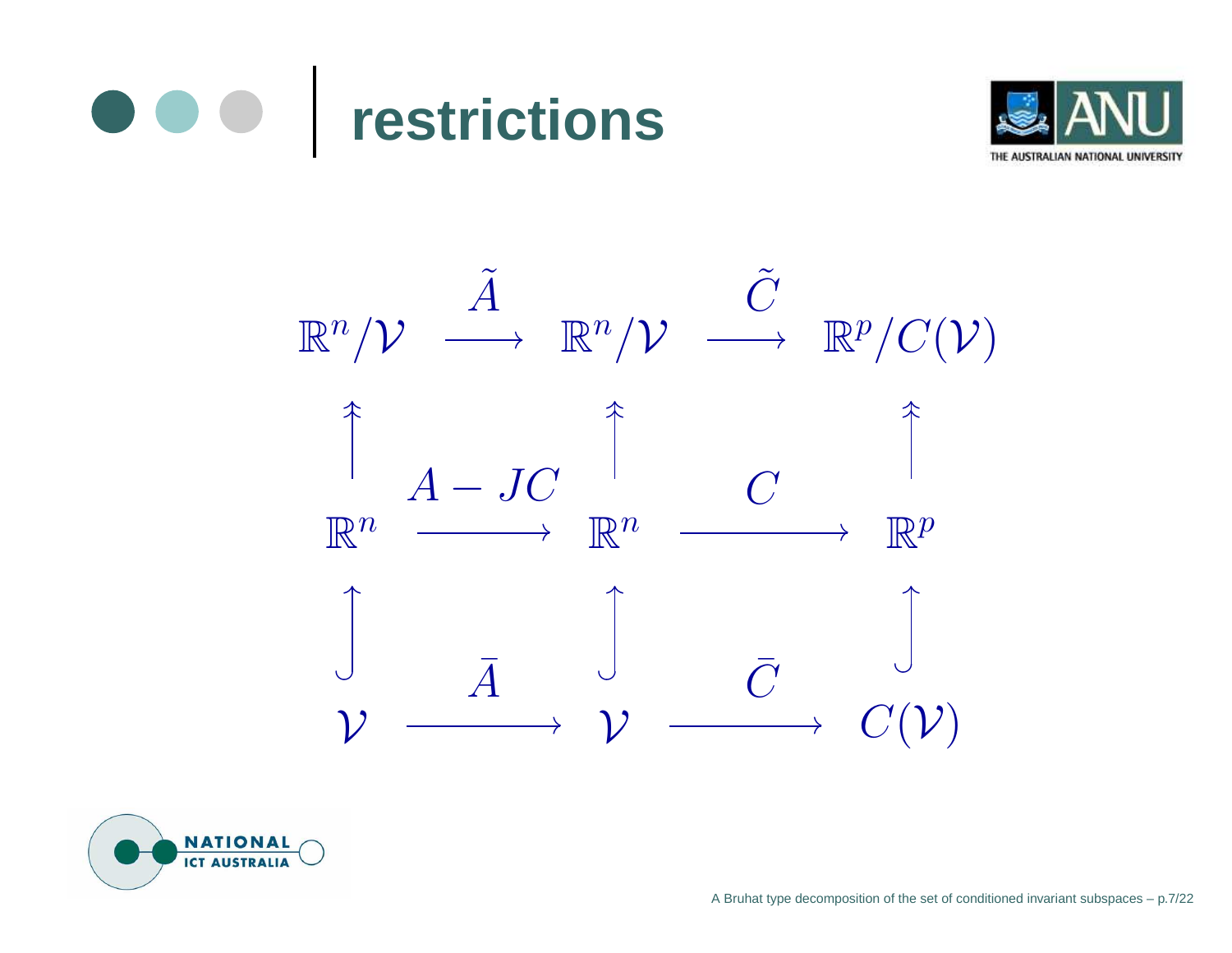# **restriction indices**



**It can be shown that all matrix representations**  $(C$ The contract of the con- $, A$ ) **of restrictions are output injection equivalent and that all pairs that are output injection equivalent to <sup>a</sup> given matrix representation of <sup>a</sup> restriction are in fact such.**

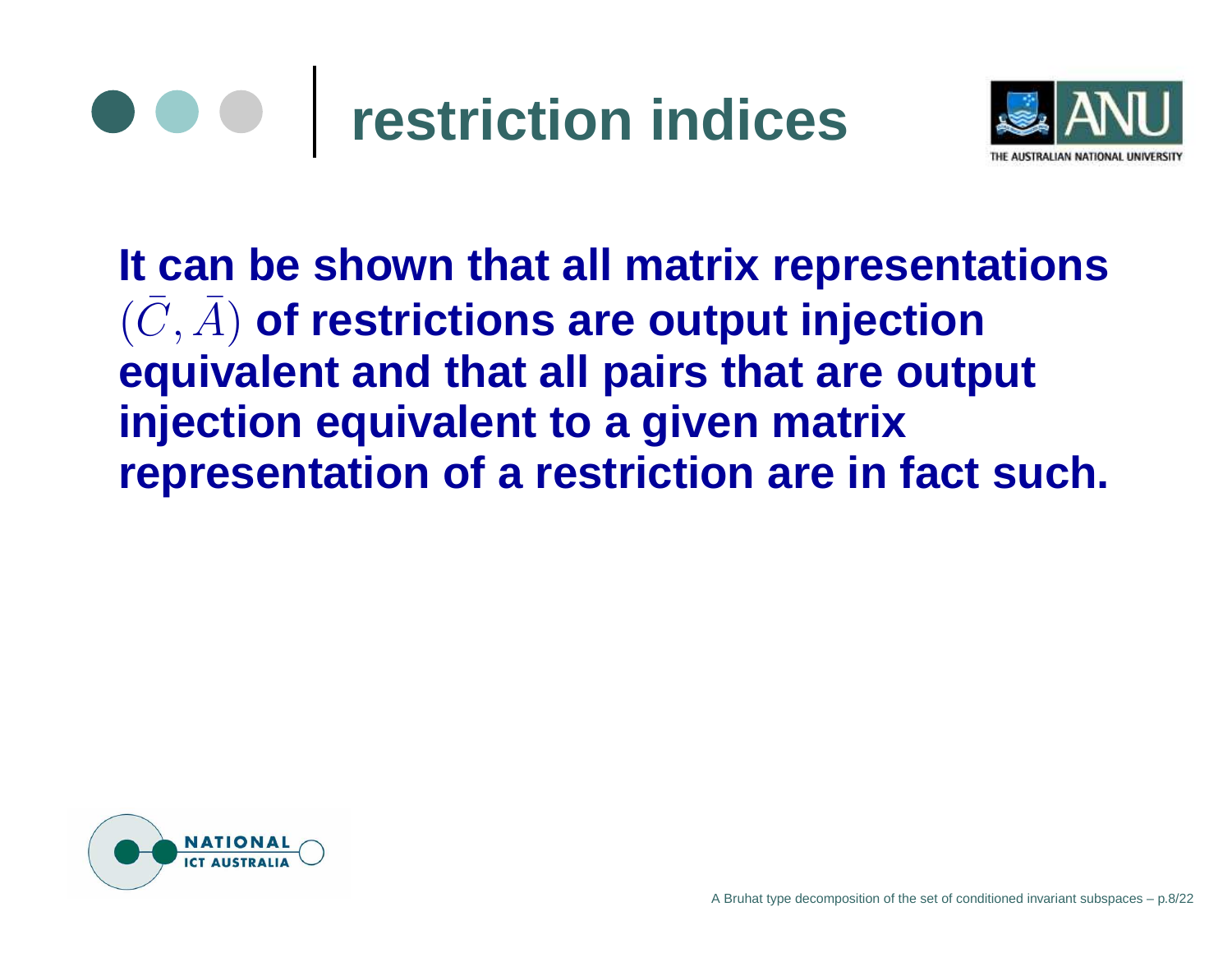# **restriction indices**



**It can be shown that all matrix representations**  $(C$ The contract of the con- $, A$ ) **of restrictions are output injection equivalent and that all pairs that are output injection equivalent to <sup>a</sup> given matrix representation of <sup>a</sup> restriction are in fact such.**

**Hence there is <sup>a</sup> matrix representation of <sup>a</sup> restriction in Brunovsky normal form. Its indices**  $(\lambda_1, \ldots, \lambda_p)$  are called the *restriction indices* of  $(C, A)$  with respect to  $V$ . It is  $\lambda_i \leq \mu_i$  for  $i=1,\ldots,p$  .

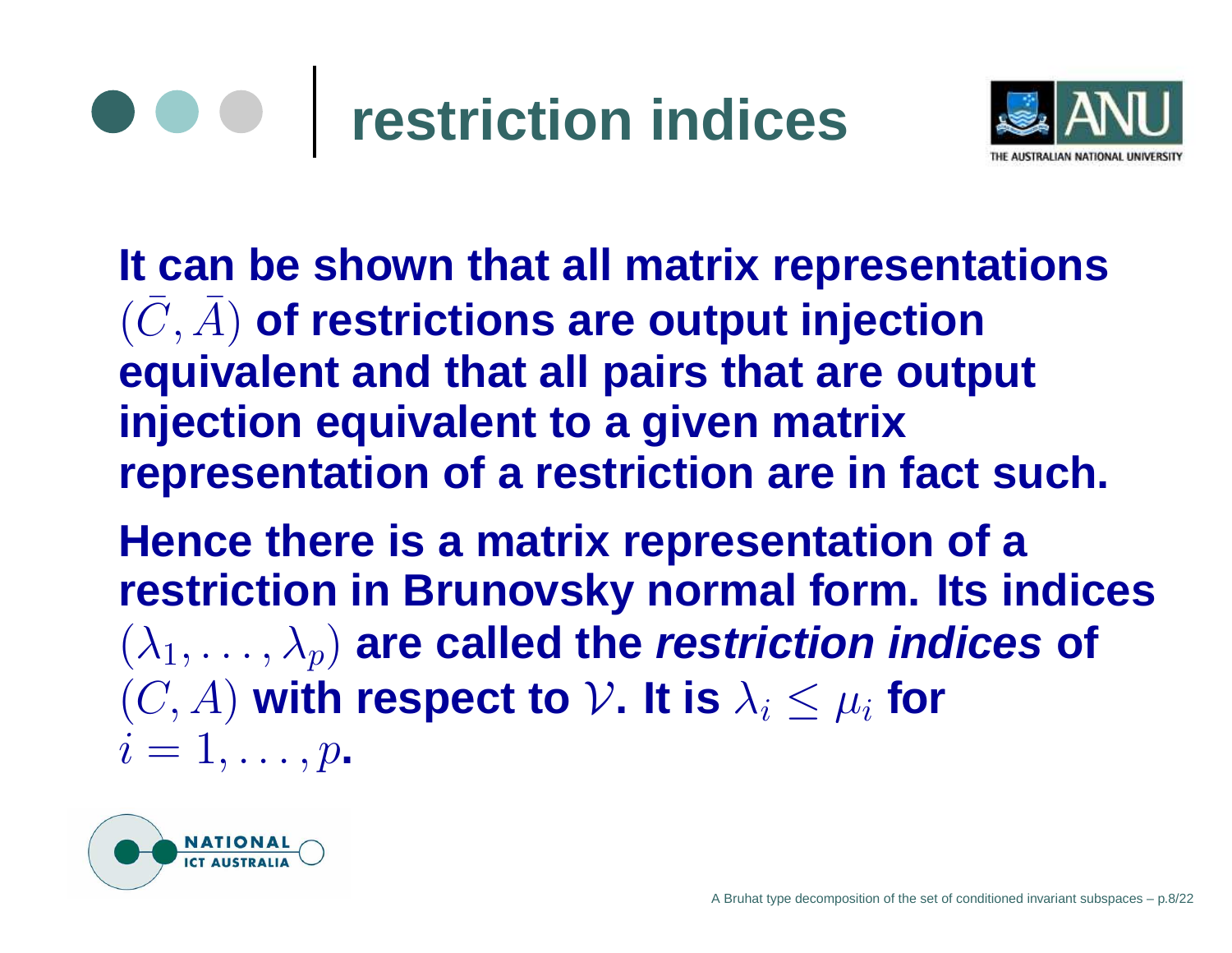



## **Theorem [FPP]:**

**The codimension** <sup>q</sup> (C, <sup>A</sup>)**-invariant subspaces are precisely the images of full rank matrices**  $Z \in \mathbb{R}^{n \times (n-q)}$  which fullfill

- **(1)**  $AZ = Z\bar{A}$  $+$   $\mathsf{A}Z\bar{C}^\top\bar{C}$
- **(2)**  $CZ = CZ\bar{C}^\top\bar{C}$

**(3)** CZC ¯> **has full rank**

where  $(\bar{C}% )^{\cdot\cdot\cdot}$  $, \bar{A}$ ) **is the matrix representation of <sup>a</sup> restriction in Brunovsky form.**

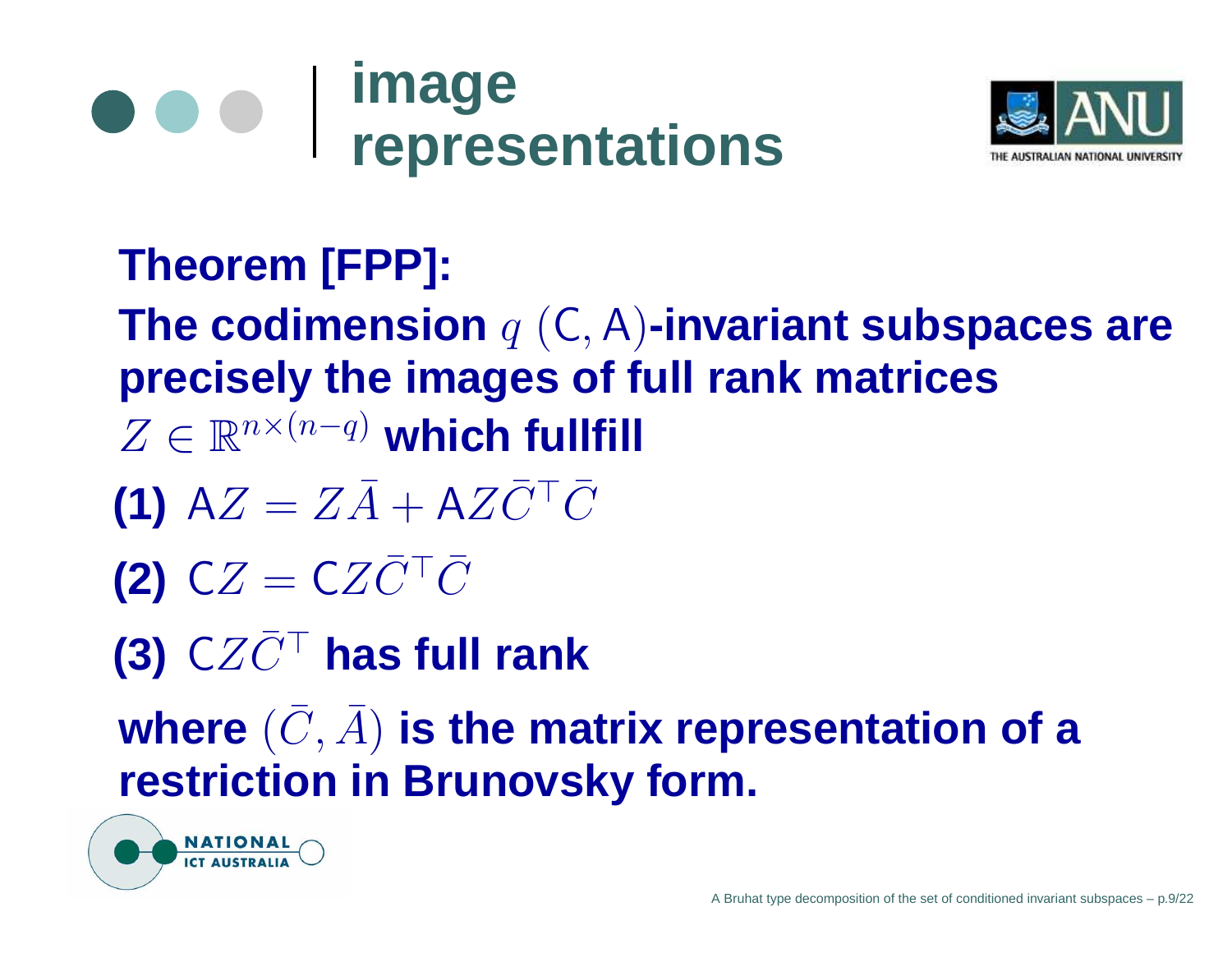



The set of all these  $Z$ s is called  $M(\lambda,\mu)$ , we **denote** Γ(λ) <sup>=</sup> <sup>M</sup>(λ, λ) **which is <sup>a</sup> group. In fact**  $\mathrm{Im}\,Z_1=\mathrm{Im}\,Z_2$  for  $Z_1,Z_2\in M(\lambda,\mu)$  if and only if  $Z_2 = Z_1 S^{-1}$  for  $S \in \Gamma(\lambda)$ .

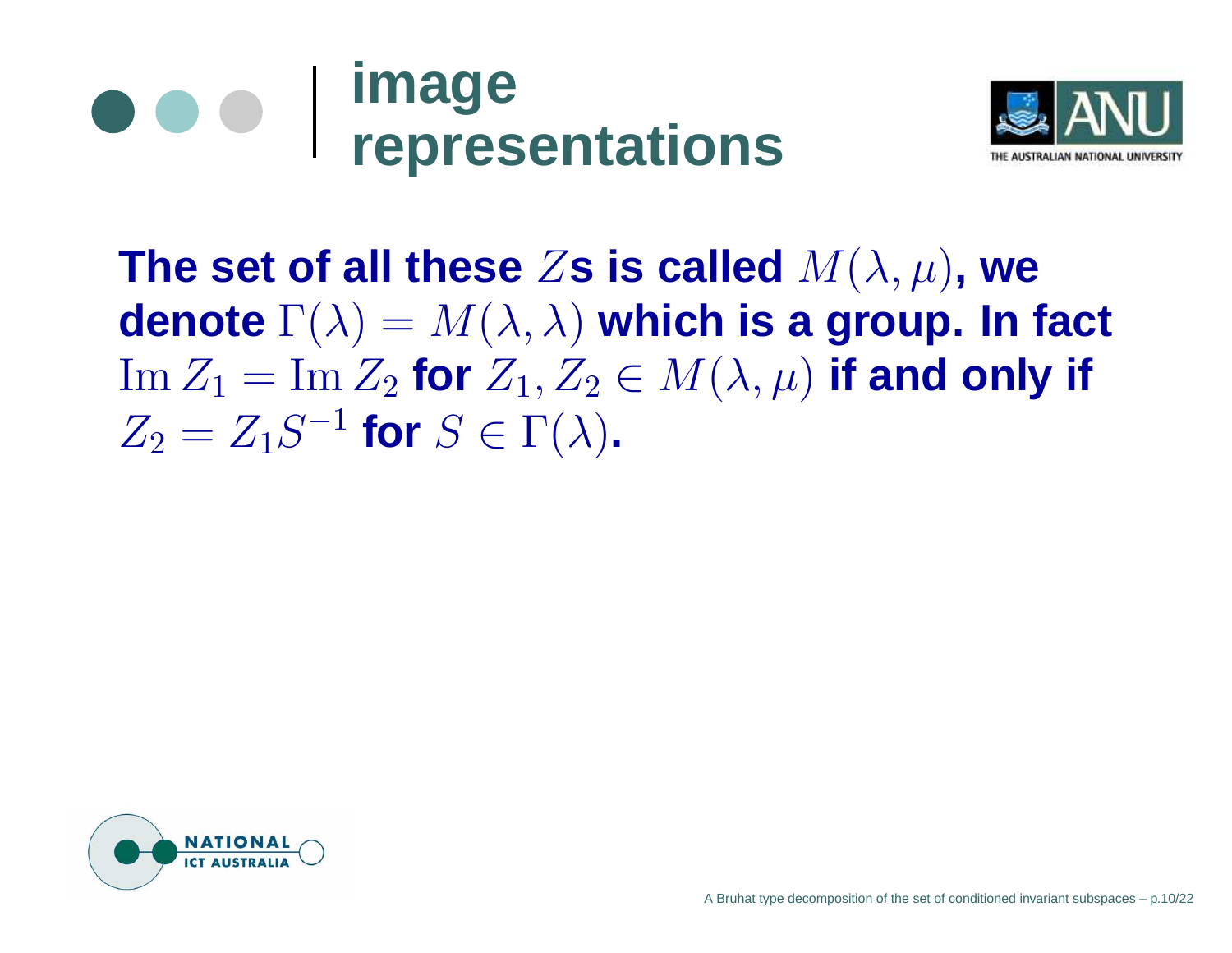



The set of all these  $Z$ s is called  $M(\lambda,\mu)$ , we **denote** Γ(λ) <sup>=</sup> <sup>M</sup>(λ, λ) **which is <sup>a</sup> group. In fact**  $\mathrm{Im}\,Z_1=\mathrm{Im}\,Z_2$  for  $Z_1,Z_2\in M(\lambda,\mu)$  if and only if  $Z_2 = Z_1 S^{-1}$  for  $S \in \Gamma(\lambda)$ .

**Hence the Brunovsky stratum of all codimension** <sup>q</sup> **conditioned invariant subspaces with fixed restriction indices** λ **is a smooth manifold diffeomorphic to**  $M(\lambda, \mu)/\Gamma(\lambda)$ .

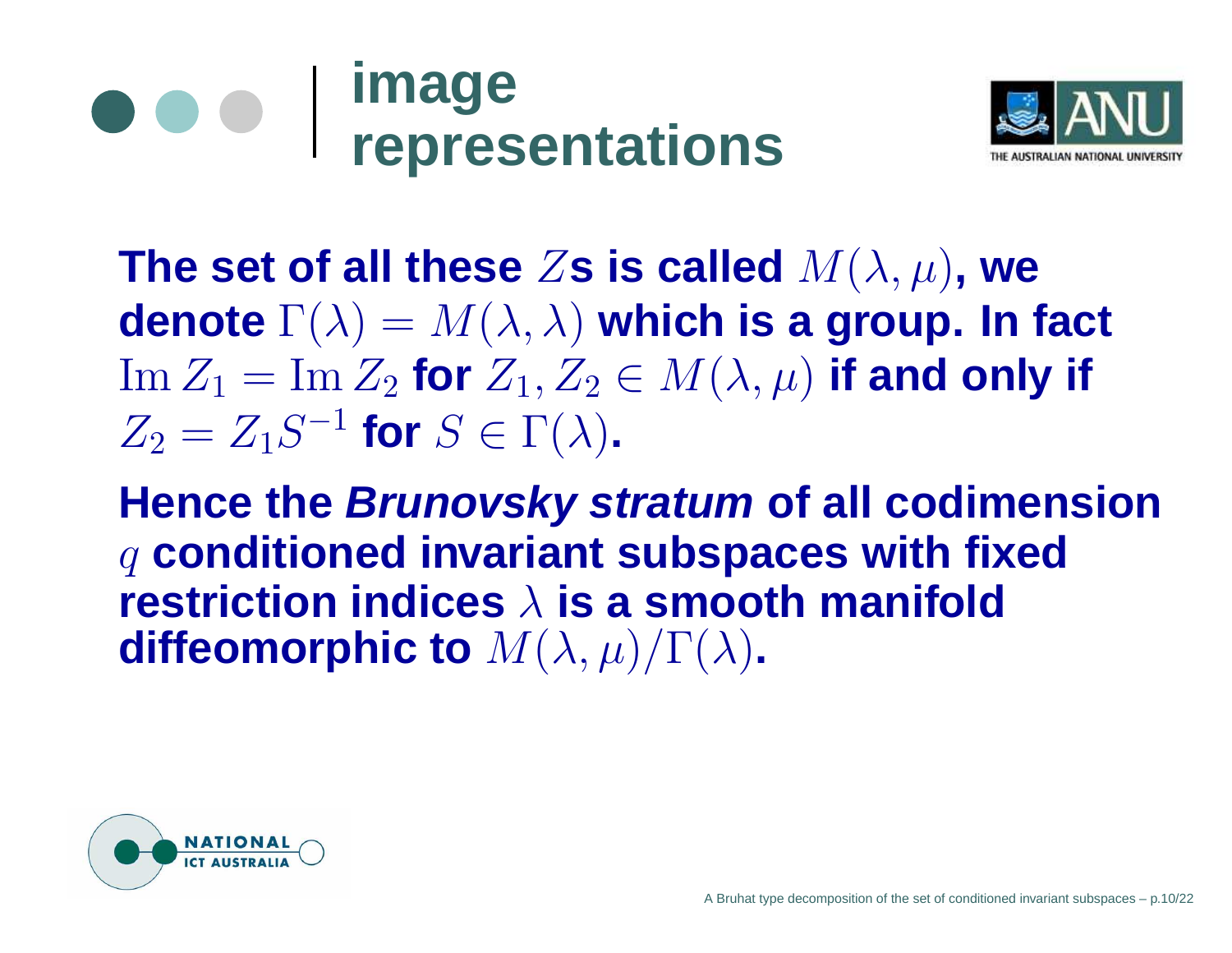



The set of all these  $Z$ s is called  $M(\lambda,\mu)$ , we **denote** Γ(λ) <sup>=</sup> <sup>M</sup>(λ, λ) **which is <sup>a</sup> group. In fact**  $\mathrm{Im}\,Z_1=\mathrm{Im}\,Z_2$  for  $Z_1,Z_2\in M(\lambda,\mu)$  if and only if  $Z_2 = Z_1 S^{-1}$  for  $S \in \Gamma(\lambda)$ .

**Hence the Brunovsky stratum of all codimension** <sup>q</sup> **conditioned invariant subspaces with fixed restriction indices** λ **is a smooth manifold diffeomorphic to**  $M(\lambda, \mu)/\Gamma(\lambda)$ .

**Equations (1) and (2) can be solved explicitely.**

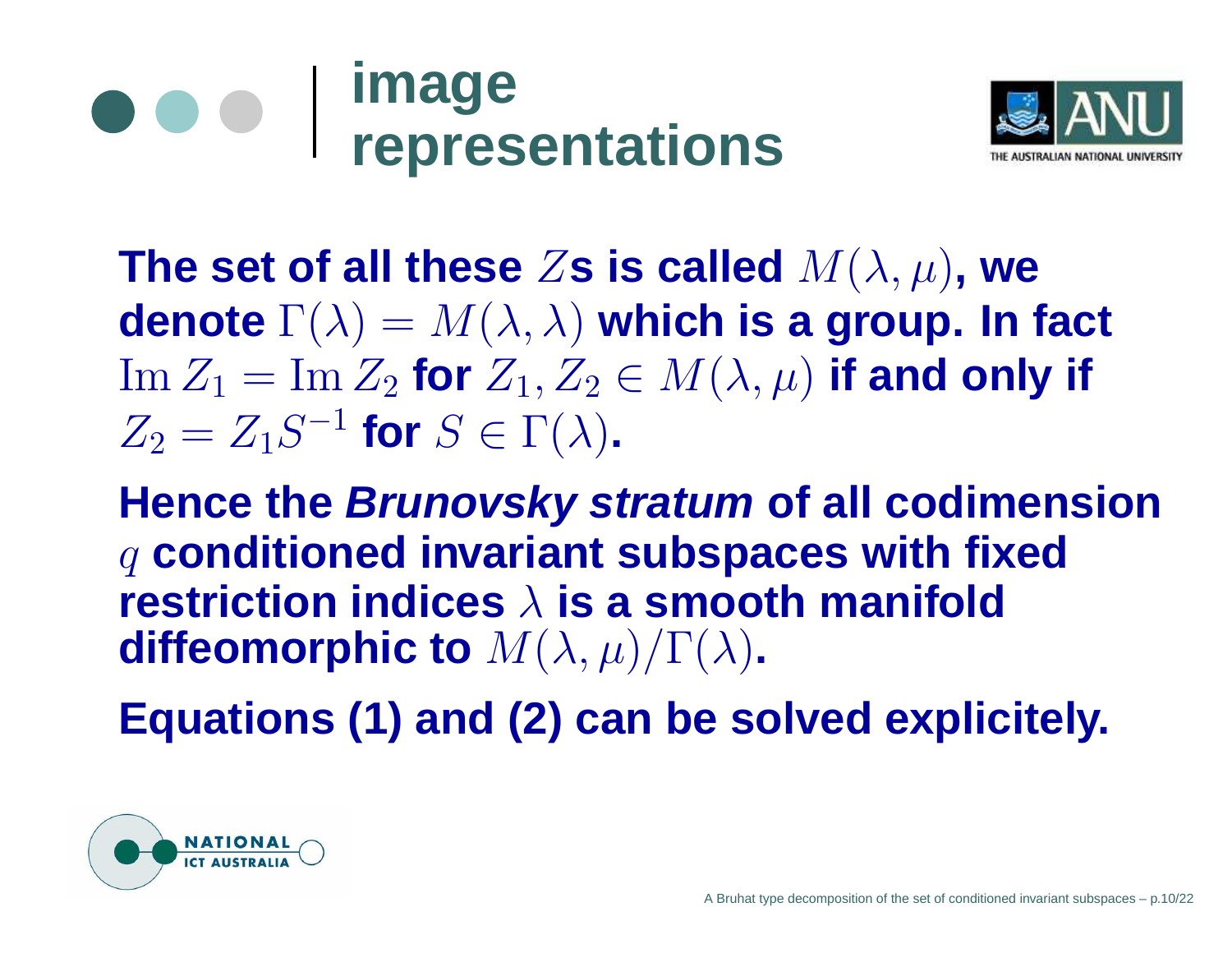



$$
Z=(Z_{ij}),\,Z_{ij}=
$$





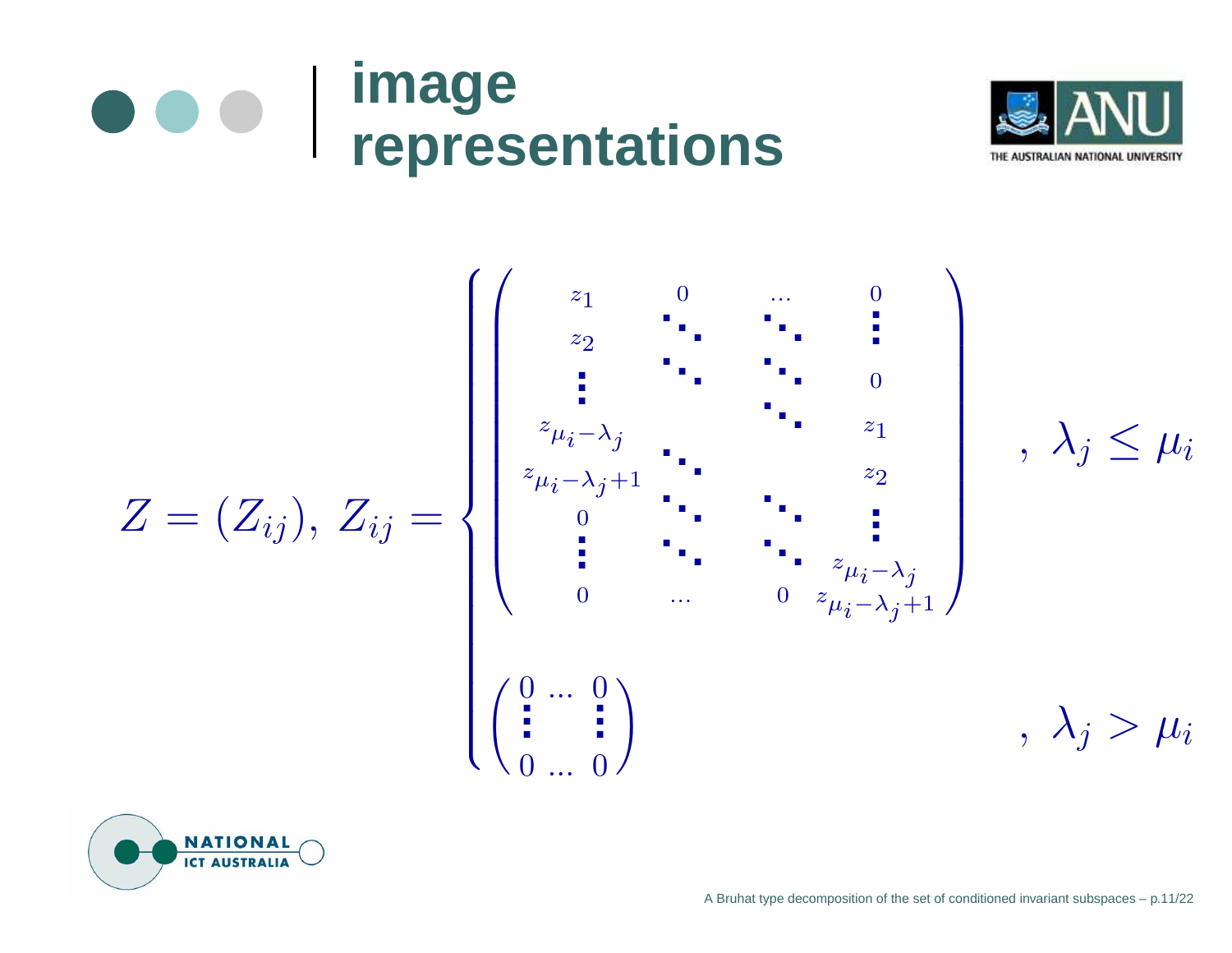



#### **A** (C, <sup>A</sup>)**-invariant subspace** V **is called tight if**  $\mathcal{V} + \mathrm{Ker} \, \mathsf{C} = \mathbb{R}^n$  or, equivalently, if  $\mathrm{rk} \, \bar{C}$  = $p$ , **i.e.**  $\lambda_p > 0$ .

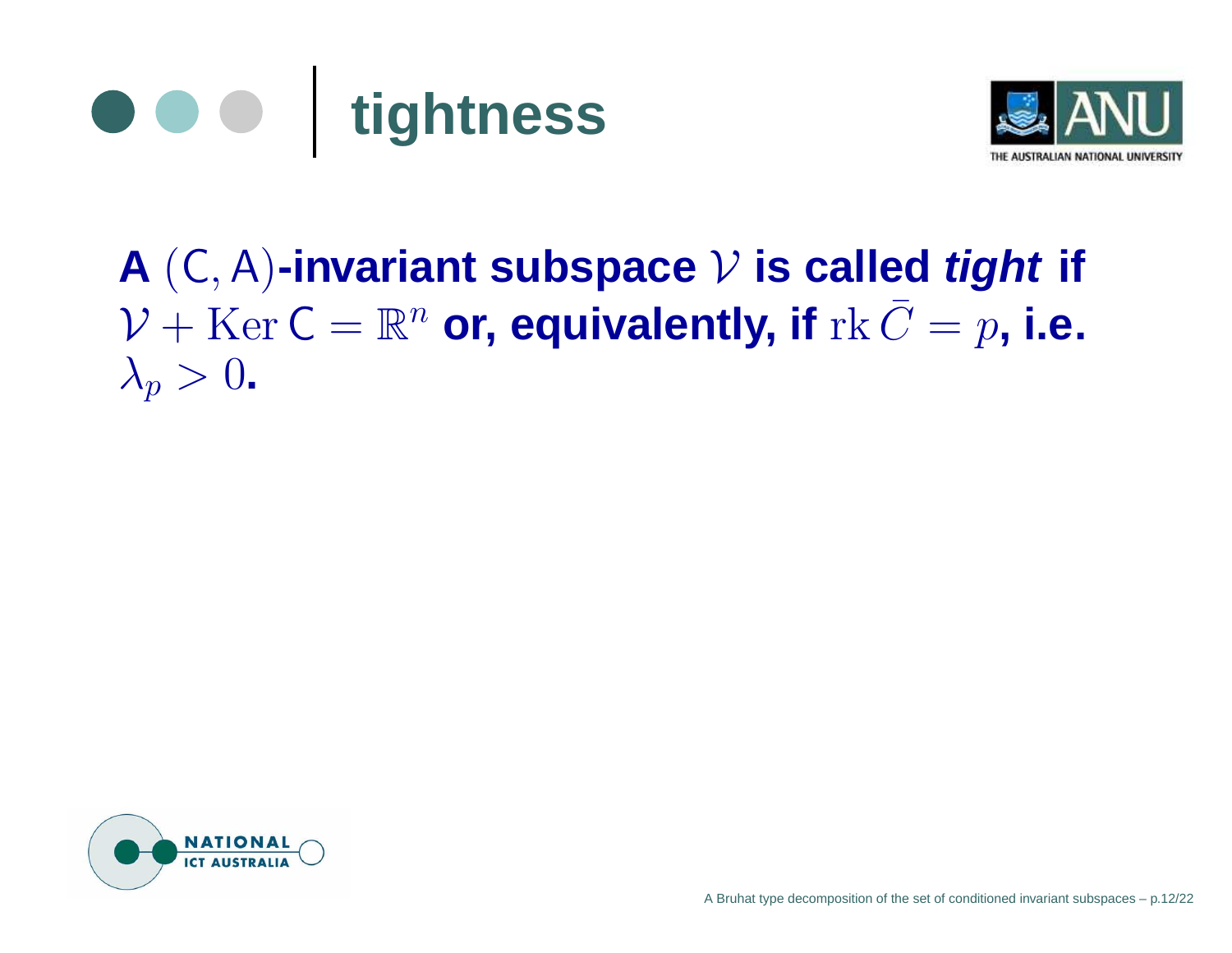



#### **A** (C, <sup>A</sup>)**-invariant subspace** V **is called tight if**  $\mathcal{V} + \mathrm{Ker} \, \mathsf{C} = \mathbb{R}^n$  or, equivalently, if  $\mathrm{rk} \, \bar{C}$  = $p$ , **i.e.**  $\lambda_p > 0$ .

#### **Then** CZC  $\bar{C}^\top$  is invertible. We will consider only **this case.**

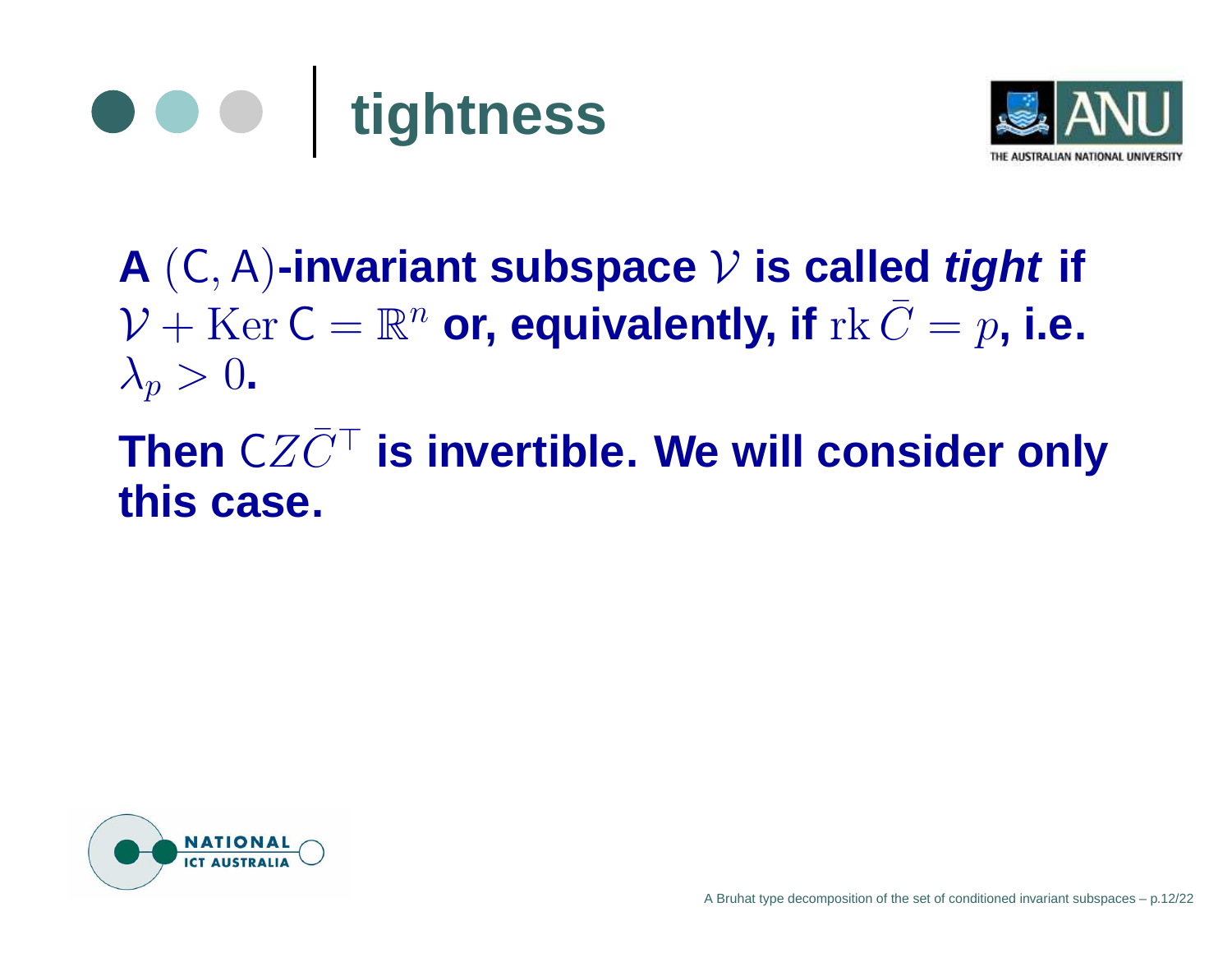



### **The same construction can be repeated starting from <sup>a</sup> slightly different group action**

 $(T, J, U), (C, A) \mapsto (UCT^{-1}, T(A - JC)T^{-1})$ 

**where** U **is unipotent lower triangular.**

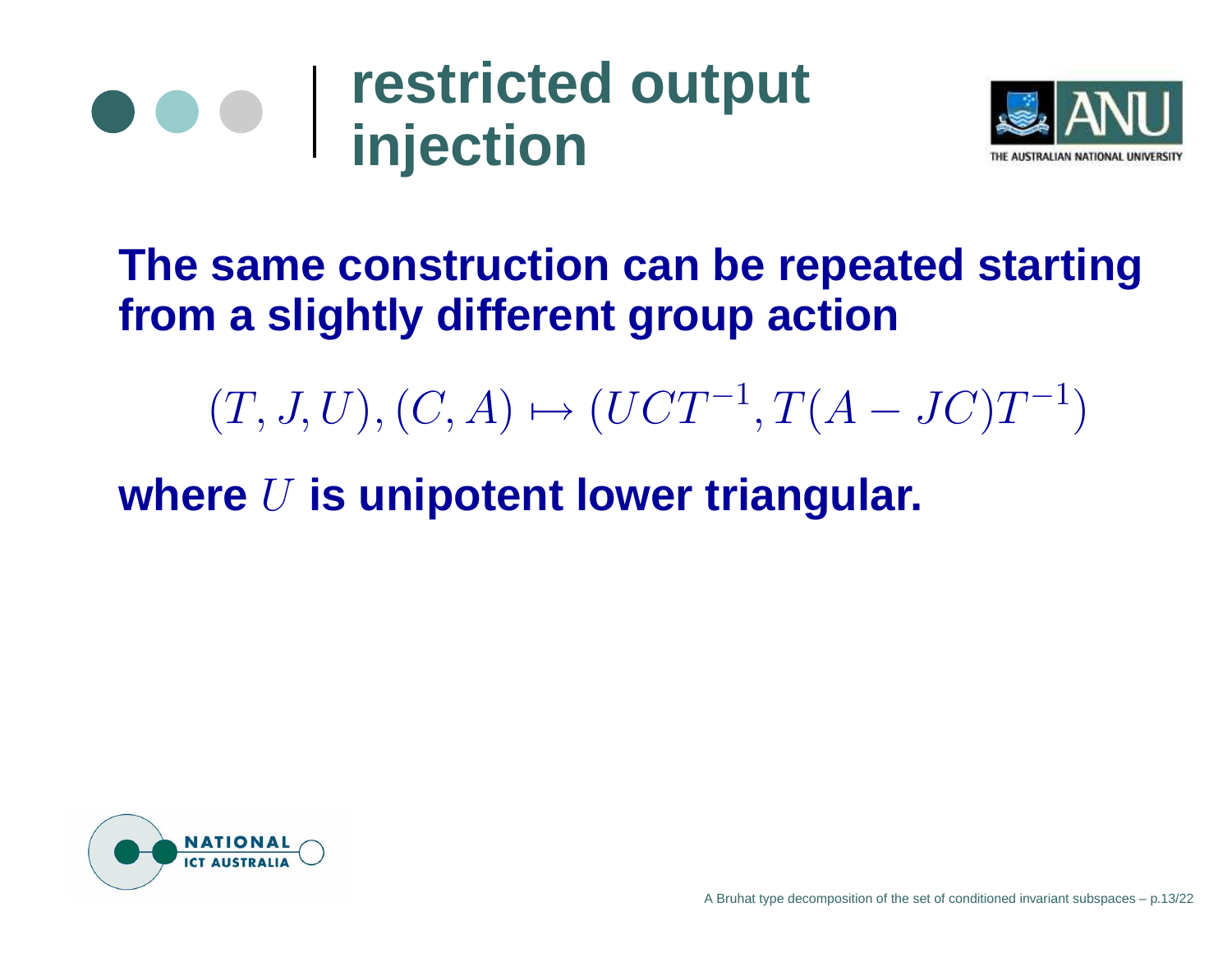



### **The same construction can be repeated starting from <sup>a</sup> slightly different group action**

 $(T, J, U), (C, A) \mapsto (UCT^{-1}, T(A - JC)T^{-1})$ 

**where** U **is unipotent lower triangular.**

**The normal form (Kronecker form) looks very similar.**

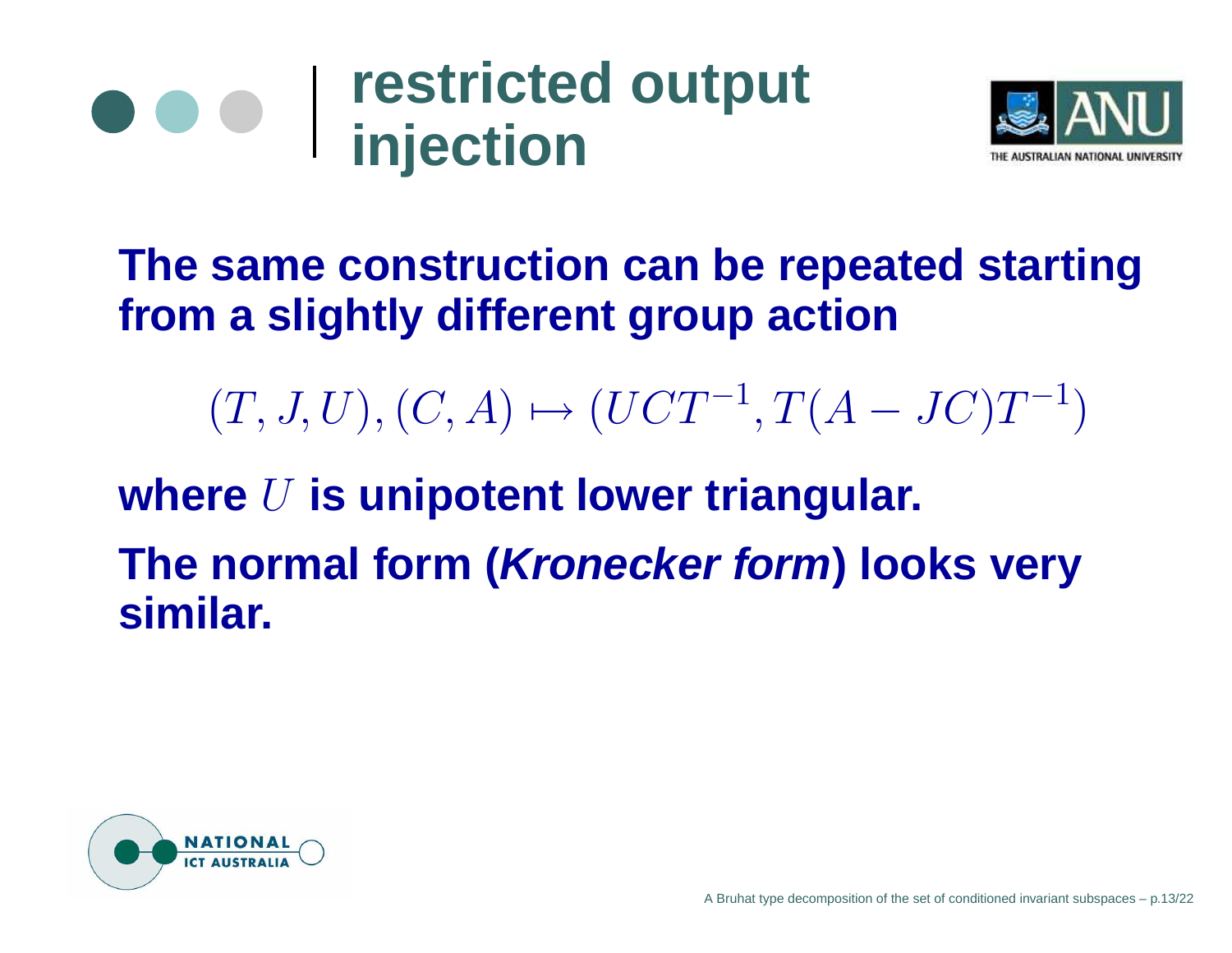

 $\boldsymbol{\mathsf{but}}$  the *Kronecker indices*  $(K_1,\ldots,K_p)$  *are not* **neccessarily ordered. They are <sup>a</sup> permutation of** the observability indices  $(\mu_1, \ldots, \mu_p)$ .



.. . |

 $\overbrace{\phantom{aaaaa}}$  $K_p$ 

 $\overbrace{\phantom{aaaaa}}$  $K_1$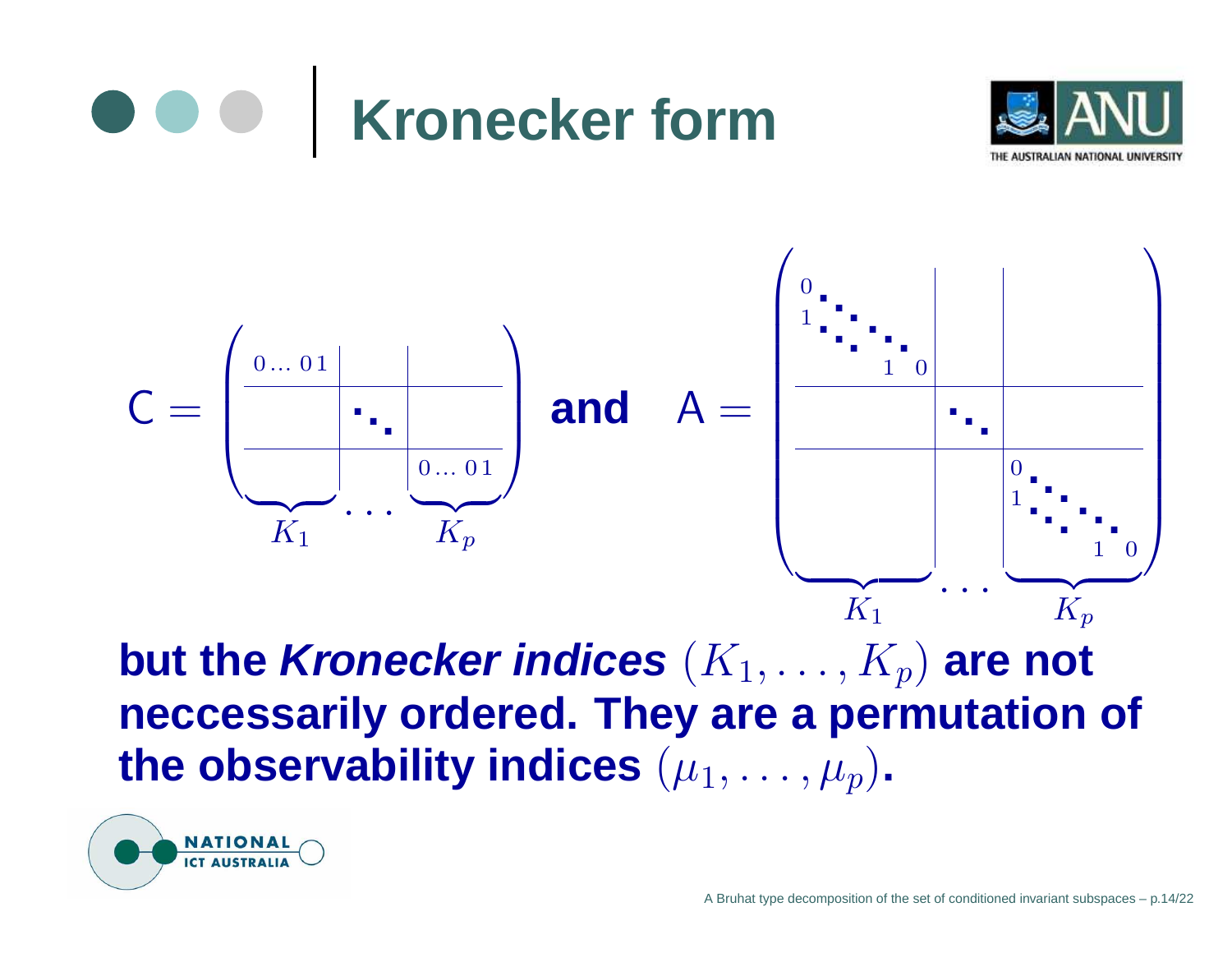



**Again we can look at restrictions of the pair**  $(C, A)$  to a  $(C, A)$ -invariant subspace  $V$  and define **the restricted Kronecker indices** (k<sup>1</sup>, . . . , <sup>k</sup>p) **which are <sup>a</sup> permutation of the restriction indices**  $(\lambda_1, \ldots, \lambda_p)$ . It is  $k_i \leq \mu_i$  for  $i = 1, \ldots, p$ .

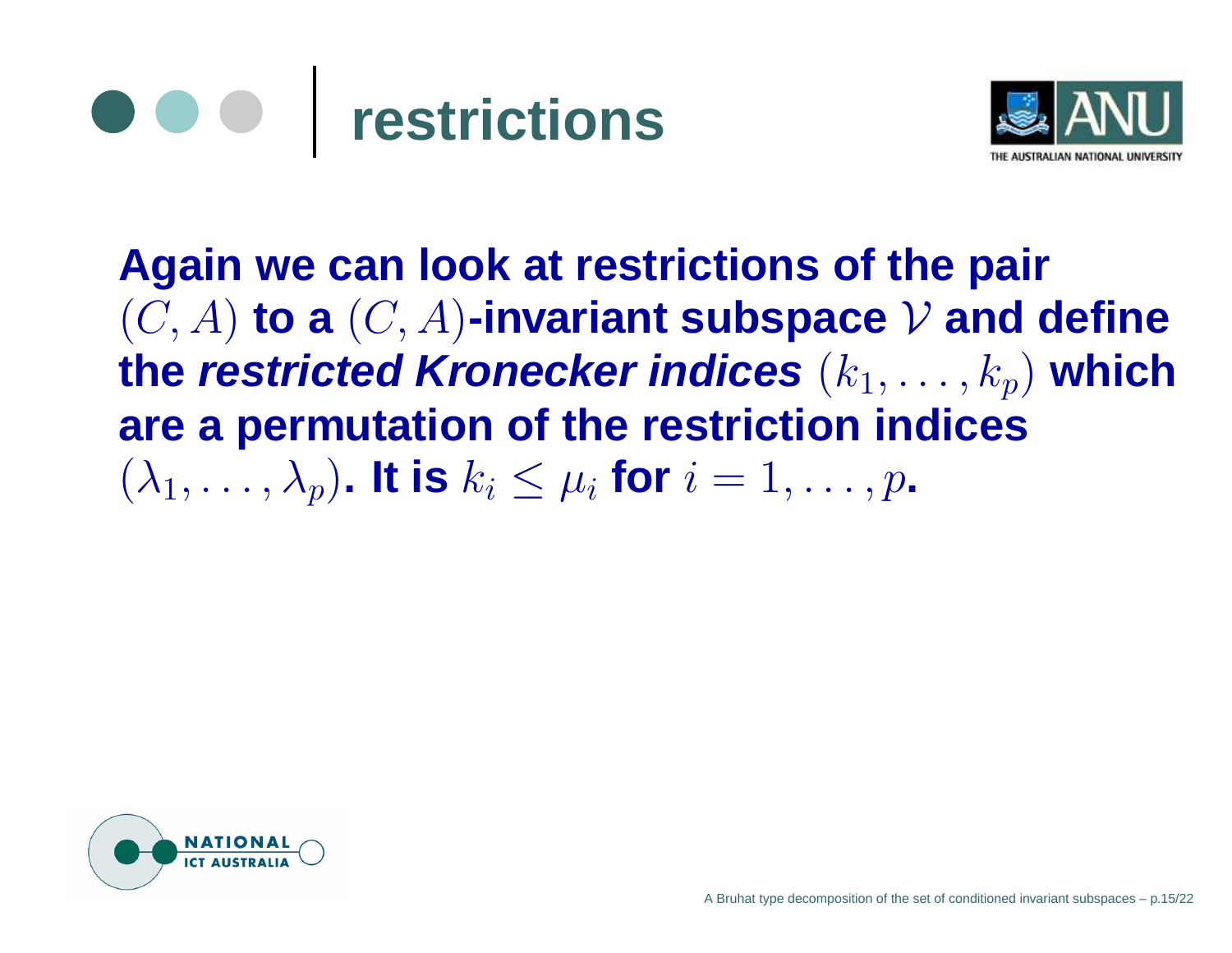



**Again we can look at restrictions of the pair**  $(C, A)$  to a  $(C, A)$ -invariant subspace  $V$  and define **the restricted Kronecker indices** (k<sup>1</sup>, . . . , <sup>k</sup>p) **which are <sup>a</sup> permutation of the restriction indices**  $(\lambda_1, \ldots, \lambda_p)$ . It is  $k_i \leq \mu_i$  for  $i = 1, \ldots, p$ . **Again we get <sup>a</sup> characterisation of all bases of** (C, <sup>A</sup>)**-invariant subspaces.**

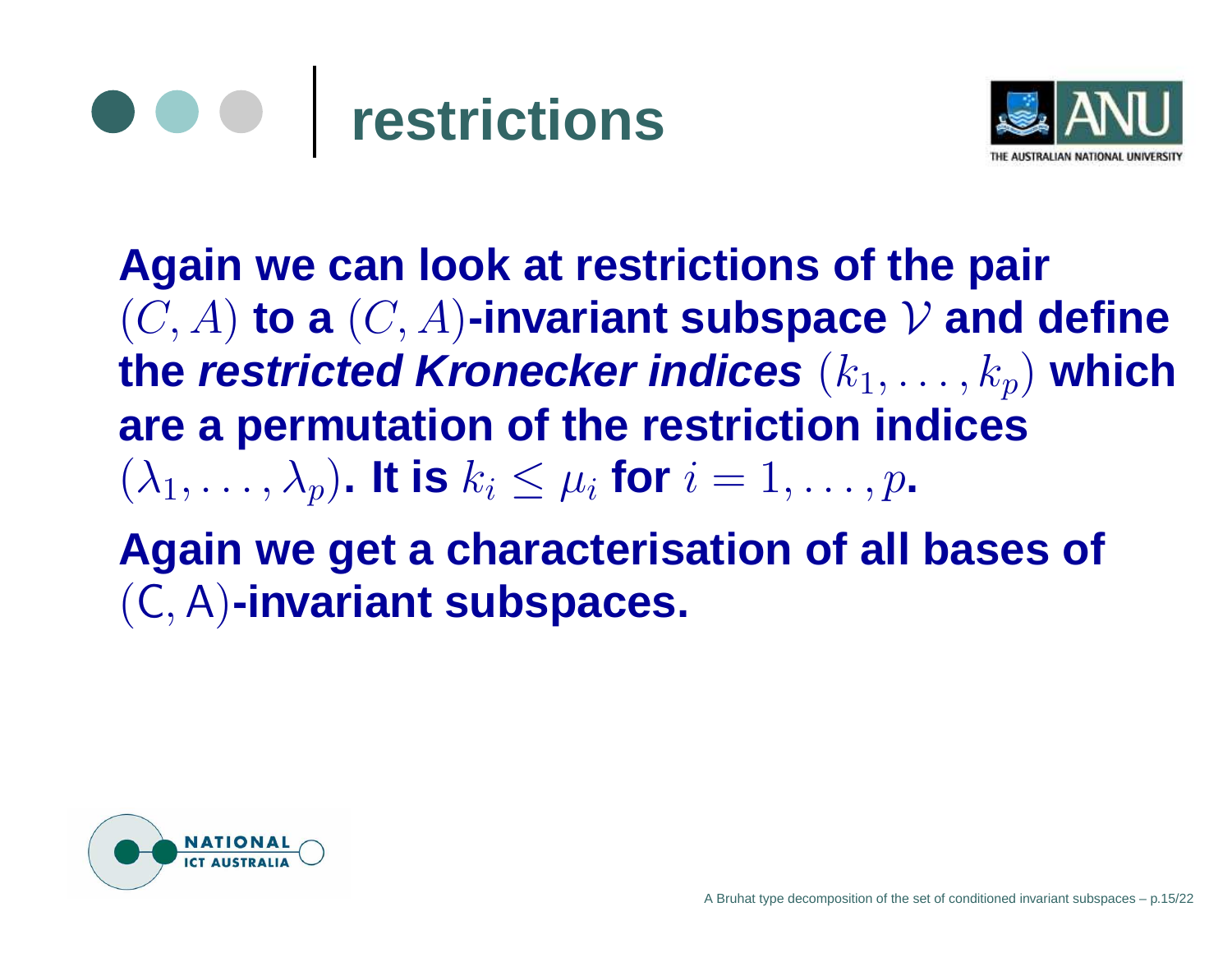



**Theorem: The codimension** <sup>q</sup> **tight** (C, <sup>A</sup>)**-invariant subspaces are precisely the images of full rank**  $\textbf{matrices} \ Z \in \mathbb{R}^{n \times (n-q)}$  which fullfill

- **(1)**  $AZ = Z\bar{A}$  $+$   $\mathsf{A}Z\bar{C}^\top\bar{C}$
- **(2)**  $CZ = CZ\bar{C}^\top\bar{C}$
- **(3)**  $CZ\bar{C}^\top$  is unipotent

where  $(\bar{C}% )^{\cdot\cdot\cdot}$  $, \bar{A}$ ) **is the matrix representation of <sup>a</sup> restriction in Kronecker form.**

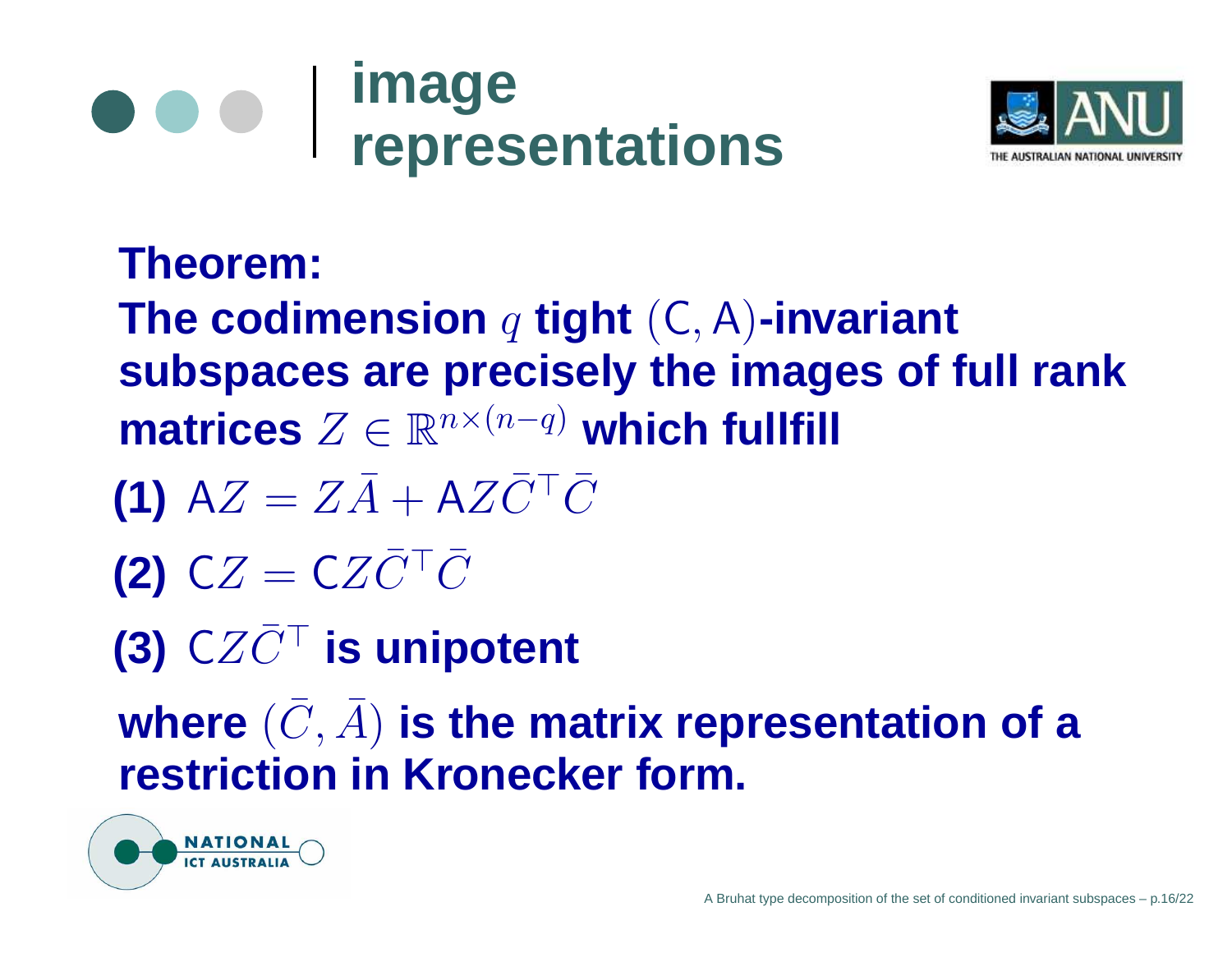



**The set of all these** Z**s is called** <sup>M</sup>(k, <sup>µ</sup>)**, we denote** Γ(k) <sup>=</sup> <sup>M</sup>(k, k) **which is <sup>a</sup> group. In fact**  $\mathrm{Im}\,Z_1=\mathrm{Im}\,Z_2$  for  $Z_1,Z_2\in M(k,\mu)$  if and only if  $Z_2 = Z_1 S^{-1}$  for  $S \in \Gamma(k)$ .

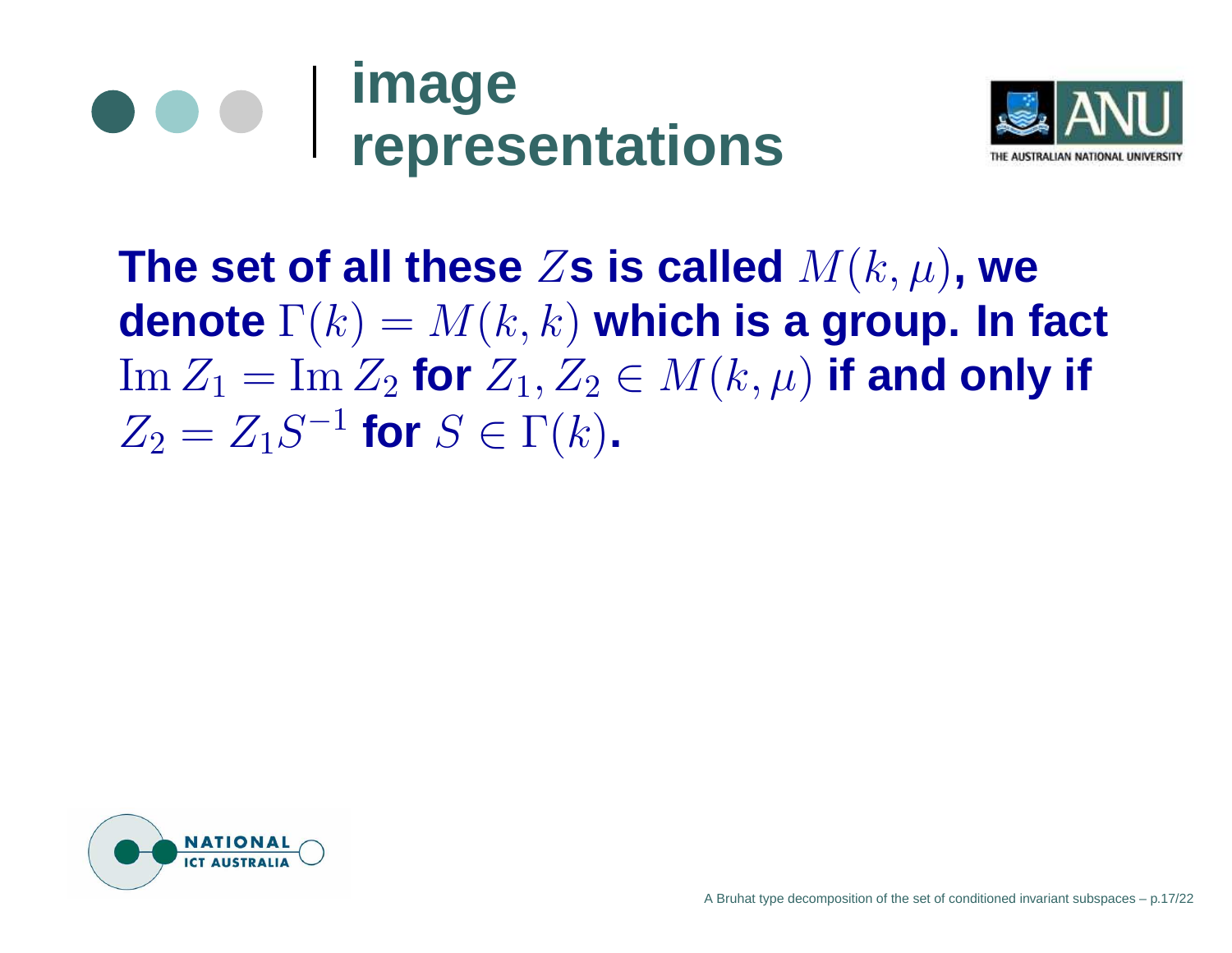



**The set of all these** Z**s is called** <sup>M</sup>(k, <sup>µ</sup>)**, we denote** Γ(k) <sup>=</sup> <sup>M</sup>(k, k) **which is <sup>a</sup> group. In fact**  $\mathrm{Im}\,Z_1=\mathrm{Im}\,Z_2$  for  $Z_1,Z_2\in M(k,\mu)$  if and only if  $Z_2 = Z_1 S^{-1}$  for  $S \in \Gamma(k)$ .

**Hence the Kronecker stratum of all codimension** <sup>q</sup> **conditioned invariant subspaces with fixed restricted Kronecker indices** k **is diffeomorphic to**  $M(k,\mu)/\Gamma(k)$  which is diffeomorphic to an  $\mathbb{R}^N$ .

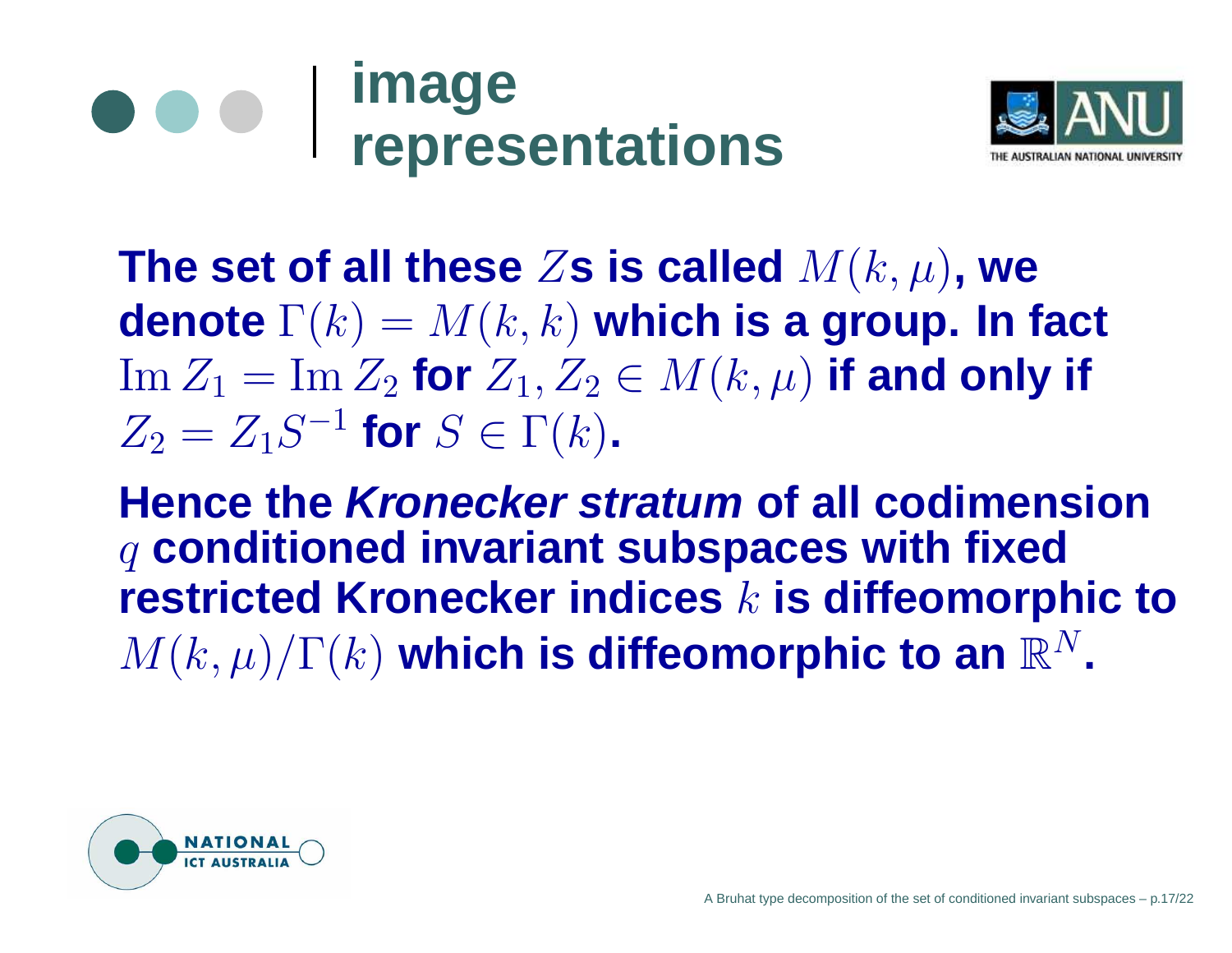#### **image**  $\bullet\bullet\bullet$ **representations**



**The set of all these** Z**s is called** <sup>M</sup>(k, <sup>µ</sup>)**, we denote** Γ(k) <sup>=</sup> <sup>M</sup>(k, k) **which is <sup>a</sup> group. In fact**  $\mathrm{Im}\,Z_1=\mathrm{Im}\,Z_2$  for  $Z_1,Z_2\in M(k,\mu)$  if and only if  $Z_2 = Z_1 S^{-1}$  for  $S \in \Gamma(k)$ .

**Hence the Kronecker stratum of all codimension** <sup>q</sup> **conditioned invariant subspaces with fixed restricted Kronecker indices** k **is diffeomorphic to**  $M(k, \mu)/\Gamma(k)$  which is diffeomorphic to an  $\mathbb{R}^N$ .

**Hence the Brunovsky strata split in Kronecker cells.**

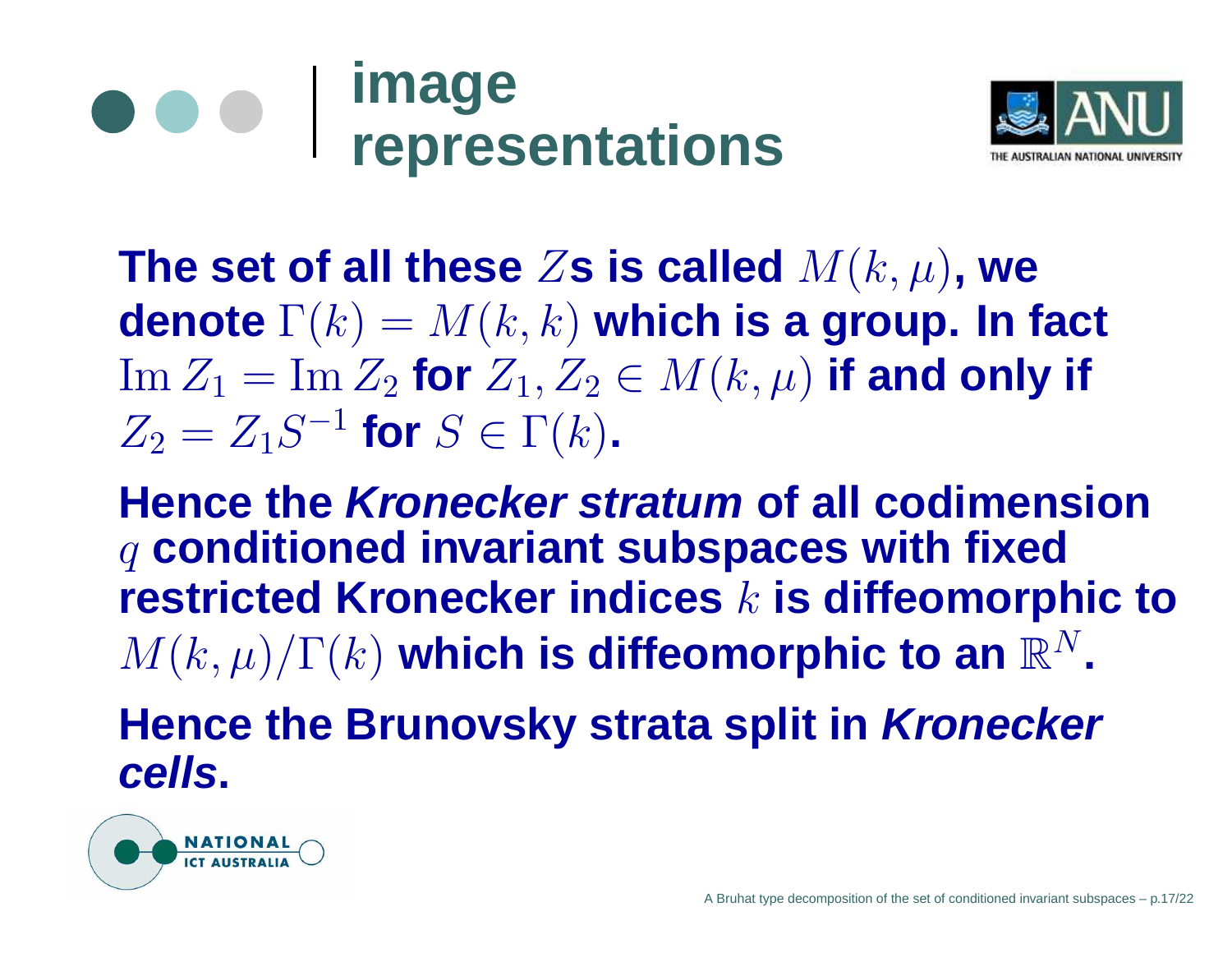#### **generalised flag**  $\bullet\bullet\bullet$ **manifolds**



Given a set of indices  $0 \leq a_1 \leq \cdots \leq a_s = s$  the set

$$
\mathrm{Flag}(a, \mathbb{R}^p) = \{ (\mathcal{V}_1, \dots, \mathcal{V}_s) \in \prod_{i=1}^s G_{a_i}(\mathbb{R}^p) \mid \\ \mathcal{V}_1 \subset \dots \subset \mathcal{V}_s \}
$$

### **of partial flags of type** <sup>a</sup> **is <sup>a</sup> compact analytic manifold.**

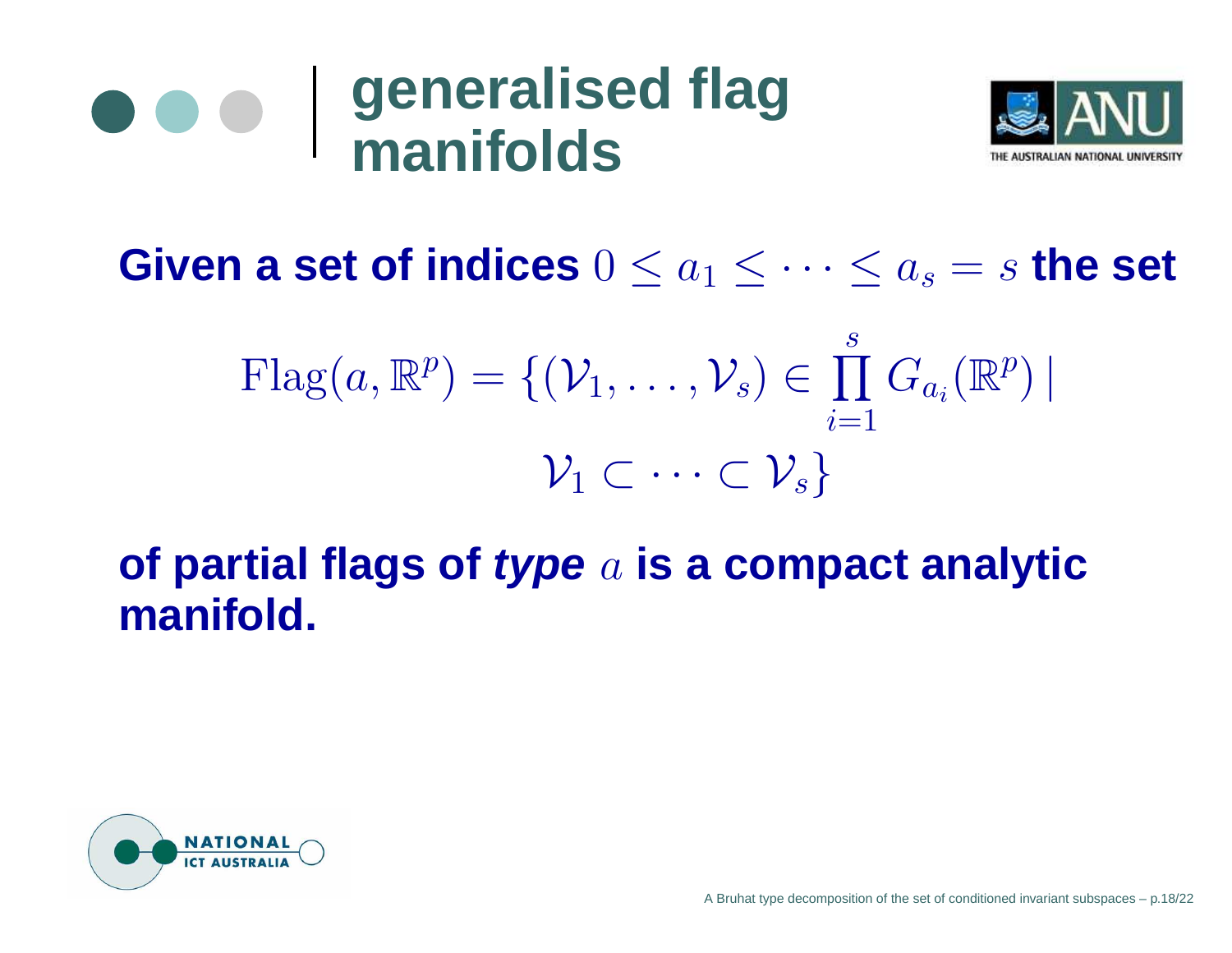



**Given a second set of indices**  $1 \leq b_1 \leq \cdots \leq b_s = p$ **with**  $a_i \leq b_i$  for all  $i=1,\ldots,s$  we consider the **generalised flag manifold**

 $\text{Flag}(a, b, \mathbb{R}^p) = \{(\mathcal{V}_1, \ldots, \mathcal{V}_s) \in \text{Flag}(a, \mathbb{R}^p) \mid$  $\mathcal{V}_i \subset \text{span}\{\text{e}_1, \dots, \text{e}_{b_i}\}, i=1, \dots, s\}$ 

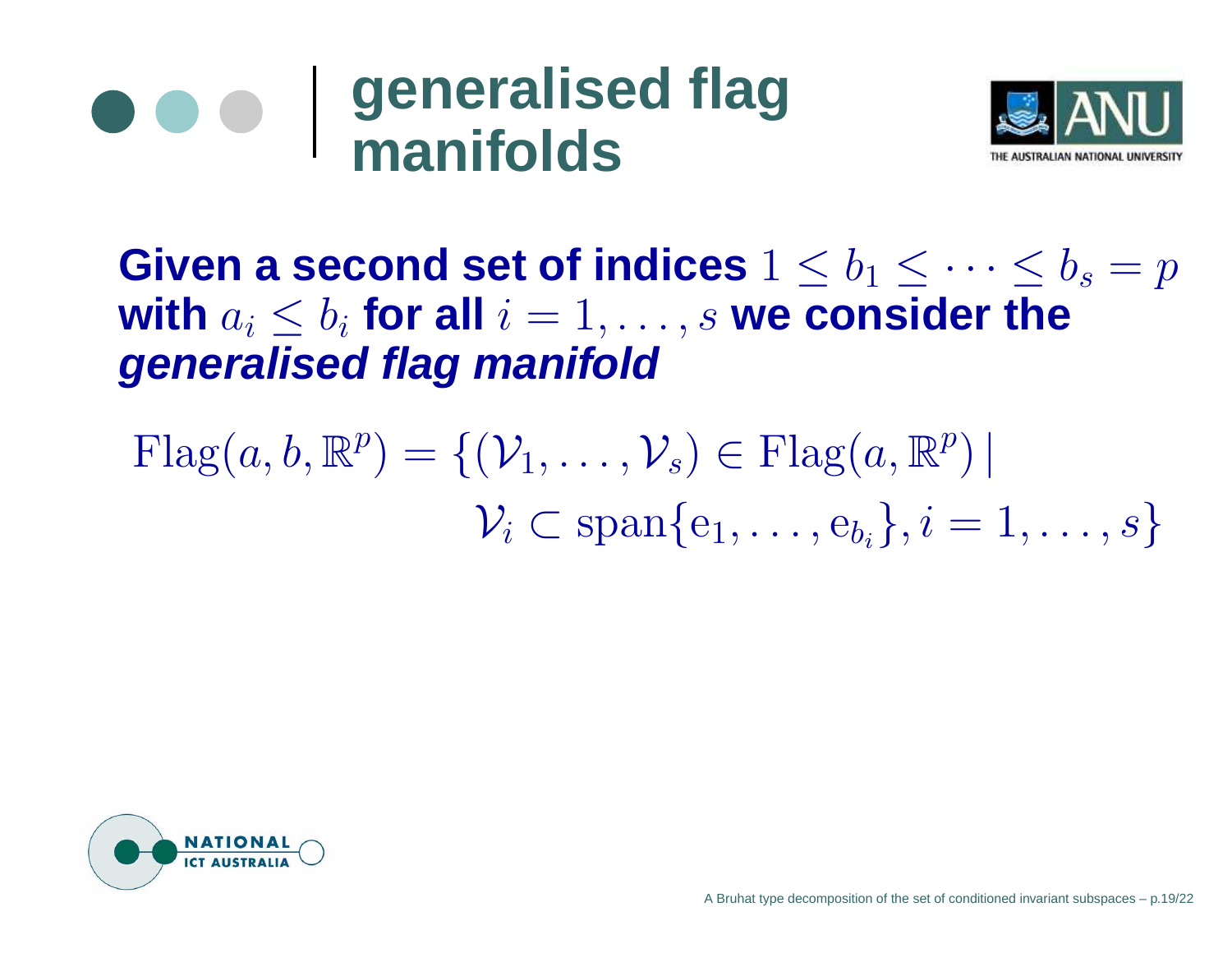#### **generalised flag**  $\bullet$ **manifolds**



**Given a second set of indices**  $1 \leq b_1 \leq \cdots \leq b_s = p$ **with**  $a_i \leq b_i$  for all  $i=1,\ldots,s$  we consider the **generalised flag manifold**

$$
\text{Flag}(a, b, \mathbb{R}^p) = \{(\mathcal{V}_1, \dots, \mathcal{V}_s) \in \text{Flag}(a, \mathbb{R}^p) | \n\mathcal{V}_i \subset \text{span}\{e_1, \dots, e_{b_i}\}, i = 1, \dots, s\}
$$

**Here the indices** <sup>a</sup><sup>i</sup> **and** b<sup>i</sup> **are the conjugate**  ${\bf i}$ ndices of  $\lambda_i$  and  $\mu_i$ , respectively, read from right **to left and aligned properly.**

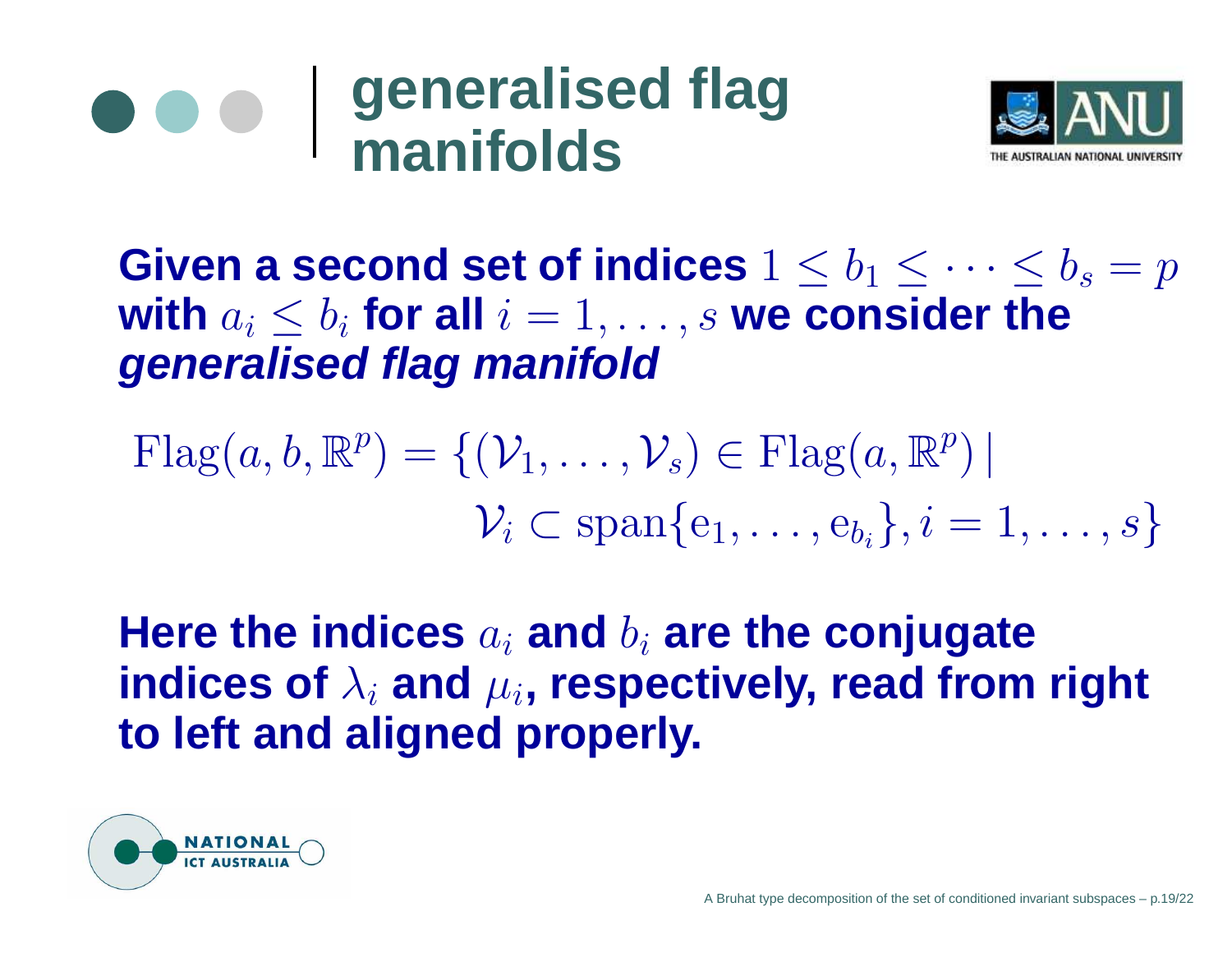#### **generalised flag**  $\bullet$ **manifolds**



The manifold  $\text{Flag}(a, b, \mathbb{R}^{p})$  is diffeomorphic to a **quotient**  $V(a, b)/P(a)$  where  $P(a) = V(a, a)$  is a **parabolic group and**  $V(a, b)$  are the full rank  $p \times p$ **matrices where the last** p <sup>−</sup> b<sup>i</sup> **entries in the columns** ai−1 + 1, . . . , <sup>a</sup><sup>i</sup> **are zero.**

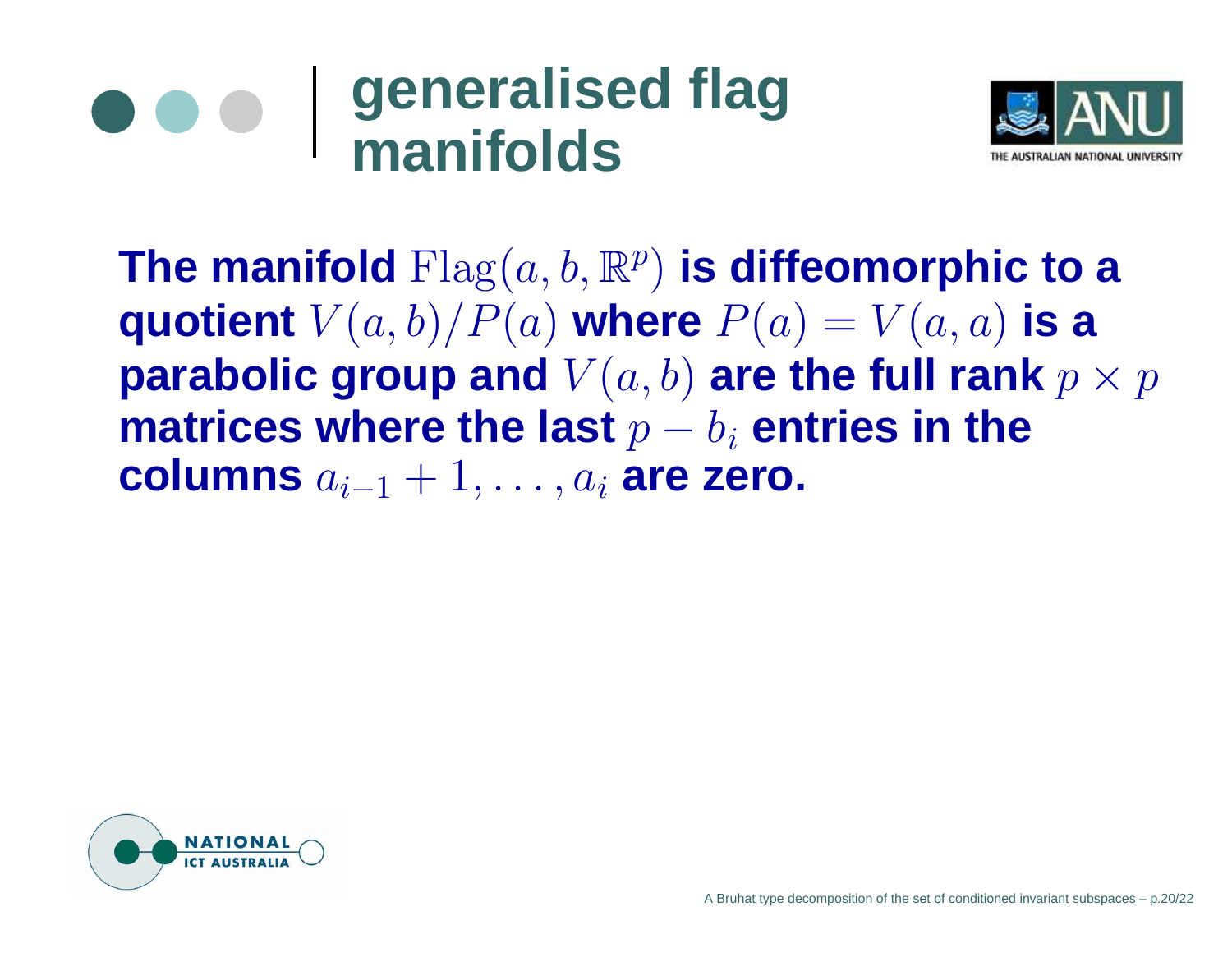## **generalised flag manifolds**



The manifold  $\text{Flag}(a, b, \mathbb{R}^{p})$  is diffeomorphic to a **quotient**  $V(a, b)/P(a)$  where  $P(a) = V(a, a)$  is a **parabolic group and**  $V(a, b)$  are the full rank  $p \times p$ **matrices where the last** p <sup>−</sup> b<sup>i</sup> **entries in the columns** ai−1 + 1, . . . , <sup>a</sup><sup>i</sup> **are zero.**

There is a cell decomposition of  $\text{Flag}(a,b,\mathbb{R}^{p})$  with **respect to each reference flag into the subsets with fixed intersection pattern with the reference flag. These cell decompositions are known as Bruhat decompositions.**

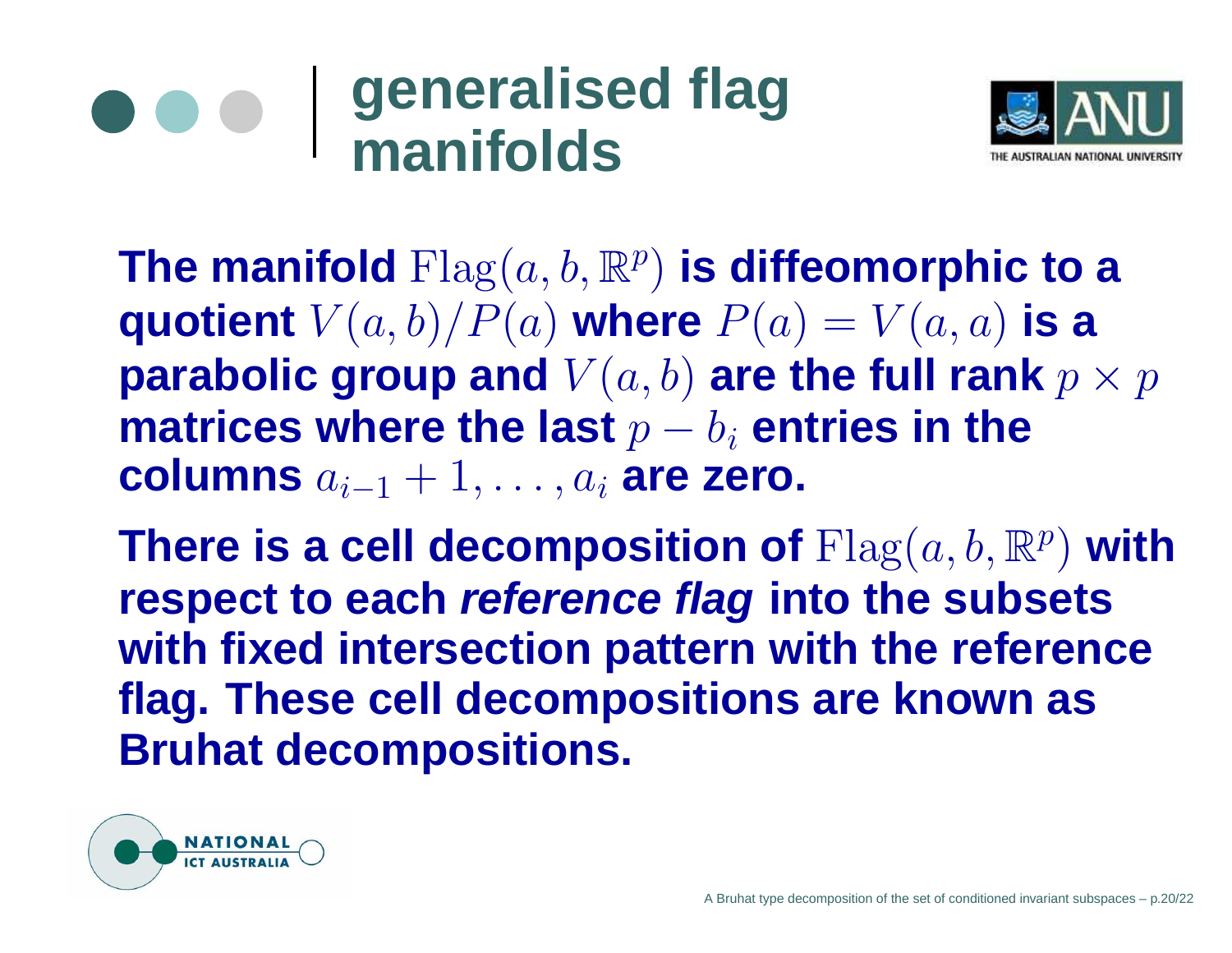



## **Theorem [PH]: The surjective smooth and closed maps**

## $\gamma: M(\lambda, \mu) \longrightarrow V(a, b)$ ,  $Z\mapsto \mathsf{C} Z \bar{C}^\top$

**and**

 $\gamma:\Gamma(\lambda) \longrightarrow P(a)$ ,  $S \mapsto \bar{C}$  $\bar{C}S\bar{C}^\top$ 

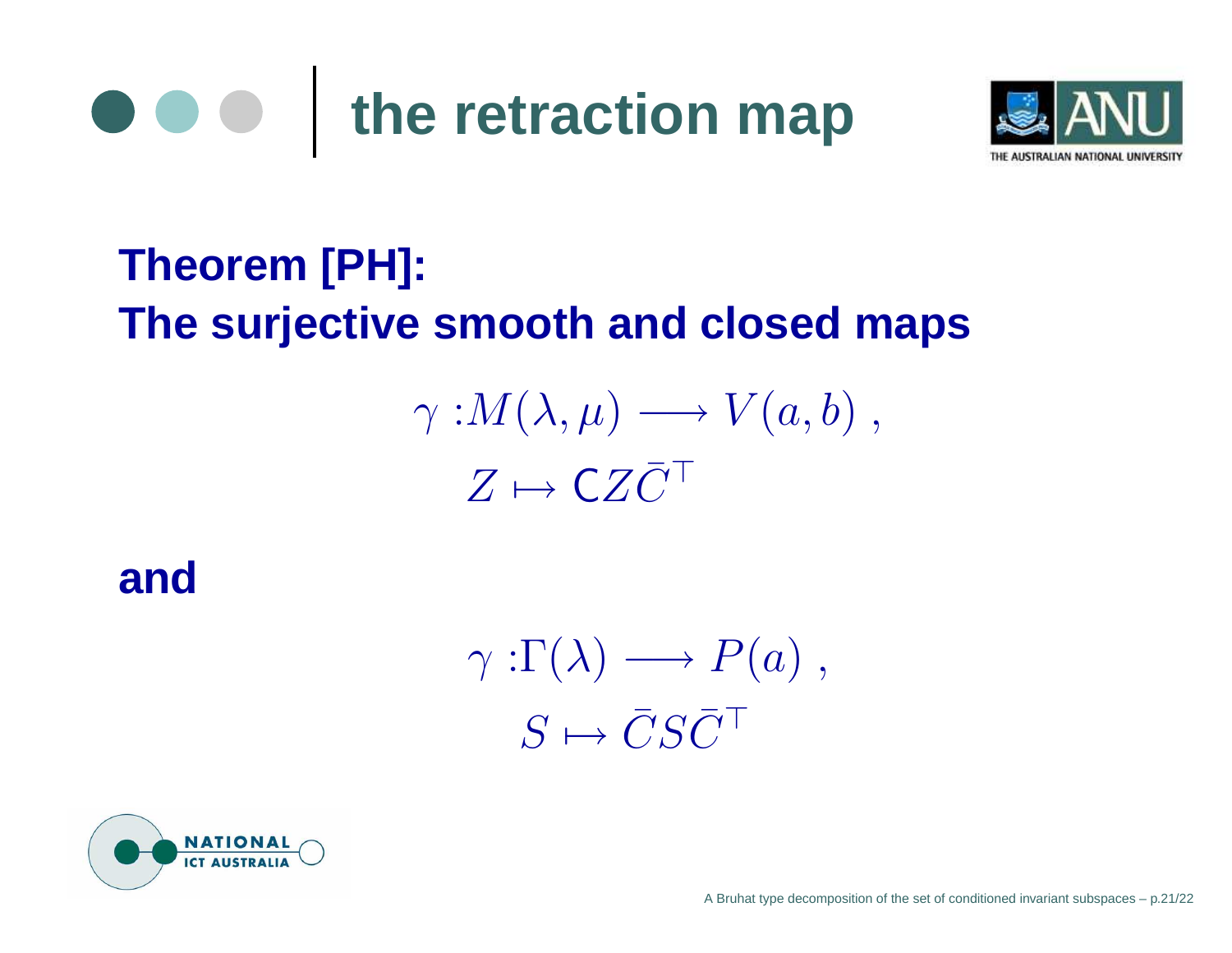



#### **induce <sup>a</sup> surjective smooth and closed map**

 $\widetilde{\gamma}$  $\tilde{\gamma}: M(\lambda,\mu)/\Gamma(\lambda) \longrightarrow V(a,b)/P(a)$ 

#### **on quotients, in fact <sup>a</sup> deformation retract.**